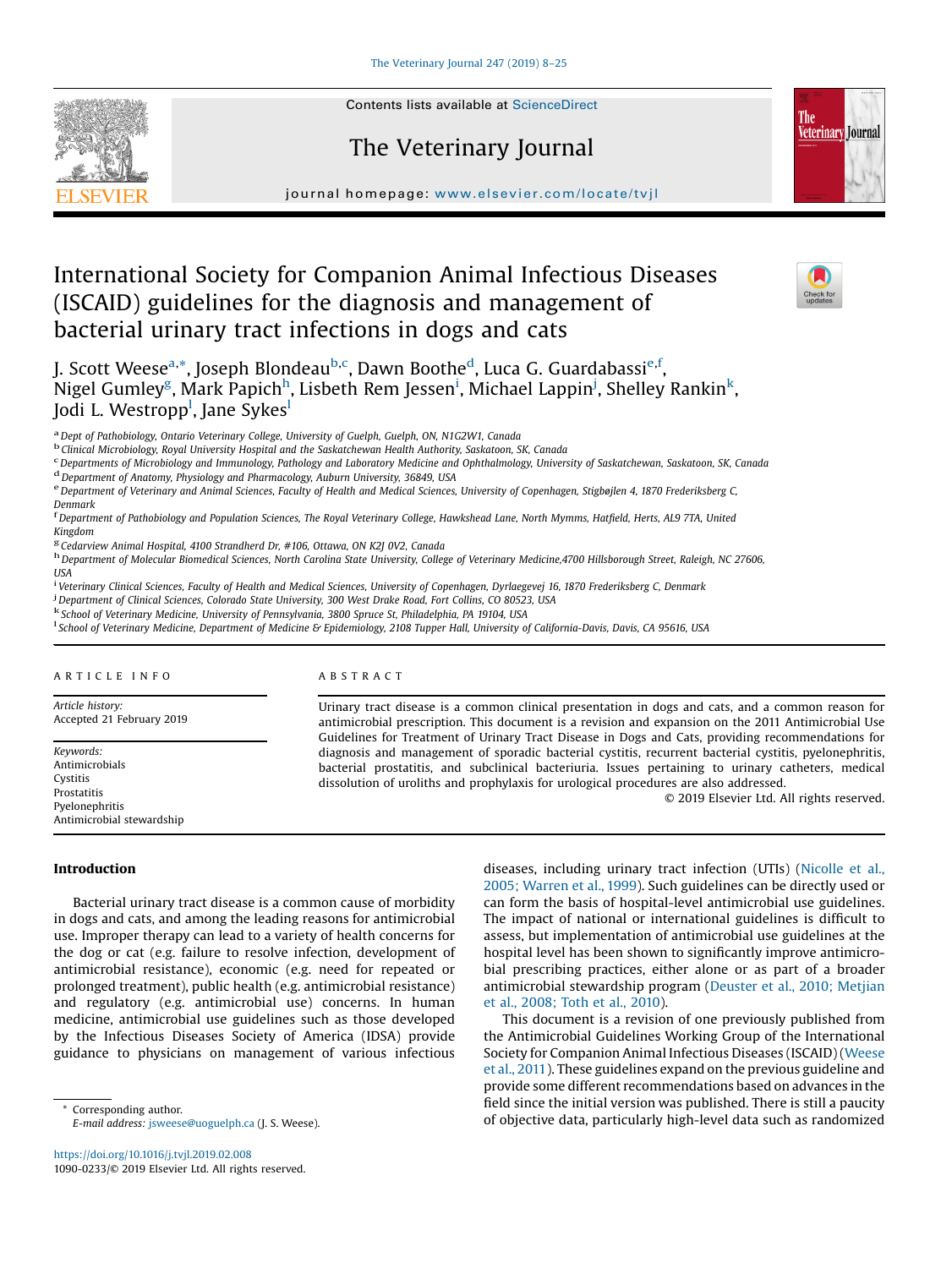controlled trials to guide antimicrobial treatment recommendations. As with the previous guidelines and those pertaining to other diseases (Hillier et al., 2014; [Lappin](#page-16-0) et al., 2017), recommendations are based on available data from veterinary and human medicine, along with expert opinion, considering principles of infectious diseases, antimicrobial therapy, antimicrobial resistance, pharmacology and internal medicine.

Specific recommendations were reached through an iterative process. Following this internal process, draft guidelines were submitted to a panel of six experts for further comments, and final discussion and approval. Any dissenting views led to further discussion by the Working Group.

As with all guidelines, these should be interpreted as general recommendations and not mandates, that are consistent with good clinical practice and appropriate for the majority of cases but which cannot encompass the wide range of situations that are encountered in clinical practice. Case by case decisions still need to be made by the attending clinician. These guidelines should not be considered standards of care that must be followed in all circumstances. Rather, they should be considered the basis of decision-making, realizing that different or additional approaches may be indicated in some cases. Additionally, regional differences (e.g. antimicrobial resistance rates, antimicrobial availability, prescribing regulations) exist and those must be considered. The Working Group realizes that this is an international document and not all antimicrobial agents discussed are available, approved or allowed, in every country.

## Sporadic bacterial cystitis

Sporadic bacterial cystitis is a common condition in dogs, and occasionally encountered in cats, in which a bacterial infection of the bladder results in inflammation and corresponding clinical signs, which can include pollakiuria, dysuria, stranguria, hematuria, or a combination of these signs. It is a common reason for veterinary visits and antimicrobial administration to both dogs and cats ([Murphy](#page-16-0) et al., 2012; Rantala et al., 2004). Previously, 'simple uncomplicated' or 'complicated' urinary tract infection (UTI) has been used to describe bacterial cystitis in dogs and cats [\(Weese](#page-17-0) et al., [2011\)](#page-17-0); however, clear understanding of what those categories mean is lacking. Further, as opposed to humans where uncomplicated UTI are commonly identified in some populations (particularly young, healthy, sexually active women), it is unclear whether 'uncomplicated' disease truly occurs in dogs, or whether there is an underlying risk factor in most cases. Despite the importance of this condition, high-level data on antimicrobial treatment are lacking [\(Jessen](#page-16-0) et al., 2015).

In cats, bacterial cystitis has often been defined as a 'complicated' UTI due to the frequent presence of comorbidities and the increased incidence in older cats. However, the presence of comorbidities does not per se imply a more complicated infection, and there is no evidence to suggest that sporadically occurring bacterial cystitis is more 'complicated' to manage in cats than in dogs. The most important consideration when approaching a feline with evidence of lower urinary tract signs (LUTS) is realization that the majority of cats (particularly young cats) with LUTS do not have bacterial cystitis (Buffington et al., 1997; [Lekcharoensuk](#page-15-0) et al., 2001; [Sævik](#page-15-0) et al., 2011); feline idiopathic cystitis or urolithiasis is much more common in this population. Special attention is warranted to confirm the diagnosis and avoid overtreatment with antimicrobials in individuals with non-bacterial conditions such as feline idiopathic/interstitial cystitis (FIC).

In humans, there has been extensive study of treatment regimens, including comparison of different antimicrobials and treatment durations. Veterinary data are limited and recommendations for drugs and duration have previously been made predominantly based on personal observations and opinions. The previous version of these guidelines recommended a 7–10 day duration of antimicrobial administration. It included a caveat that the shorter duration of therapy administered in humans might be effective, but that data are lacking. In the interim, canine studies have provided some support for the effectiveness of shorter duration therapy ([Table](#page-3-0) 2). Further study is needed to more specifically compare different dosing regimens and different antimicrobials, but these studies indicate that shorter durations, as are used in humans, may be effective.

#### Classification

- 1) Sporadic bacterial cystitis (sometimes referred to as 'simple uncomplicated UTI') is a sporadic bacterial infection of the urinary bladder with compatible lower urinary tract signs in dogs or cats. From here on this will be referred to as sporadic cystitis.
- 2) Sporadic cystitis been previously used to describe animals that, (a) are otherwise healthy non-pregnant females or neutered males; (b) have no known urinary tract anatomical and functional abnormalities or relevant comorbidities (e.g. endocrinopathy, intervertebral disk disease); and, (c) have had fewer than three episodes of known or suspected episodes of bacterial cystitis in the preceding 12 months. However, animals with urinary tract abnormalities or comorbidities can develop sporadic cystitis and not necessarily be at substantially increased risk for complications or recurrence or have infections that are more difficult to treat. Initial or rare (<3 episodes of cystitis in the preceding 12 months) sporadic cystitis in individuals with urinary tract abnormalities or comorbidities should be approached as is described here.
- 3) Sporadic cystitis appears to be rare in intact male dogs and bacterial prostatitis must be considered in intact male dogs with lower urinary tract signs.
- 4) Animals that have experienced three or more episodes of clinical cystitis within the preceding 12 months should be managed as described in the 'Recurrent bacterial cystitis' section of this document. Animals with bacteriuria in the absence of clinical signs should be managed as described for 'Subclinical bacteriuria' section of this document. A single recurrence of sporadic cystitis within the preceding 3 months should be approached as described for 'Recurrent bacterial cystitis'.

#### Diagnosis

- 1) Diagnosis is based on the presence of lower urinary tract signs, ideally with concurrent evidence supporting bacterial cystitis (e.g. hematuria, pyuria, cytologically evident bacteriuria) and bacterial culture results.
- 2) Urinalysis (dipstick, urine specific gravity and cytological examination of the sediment) should be performed in all cases to providing supporting evidence and detect potential comorbidities (e.g. glucosuria, crystalluria).
- 3) Aerobic bacterial urine culture is preferred for all cases of suspected bacterial cystitis but empirical therapy in lieu of culture can be justified in dogs with suspected sporadic cystitis, particularly in animals with limited previous antimicrobial exposure and in situations where the likely pathogens and susceptibility patterns are predictable. In cats, diagnosis of bacterial cystitis should be confirmed by aerobic bacterial urine culture in all cases due to the low likelihood of bacterial cystitis in cats with LUTS.
- 4) Specimens for culture should be collected by cystocentesis unless there is a contraindication (which would rarely be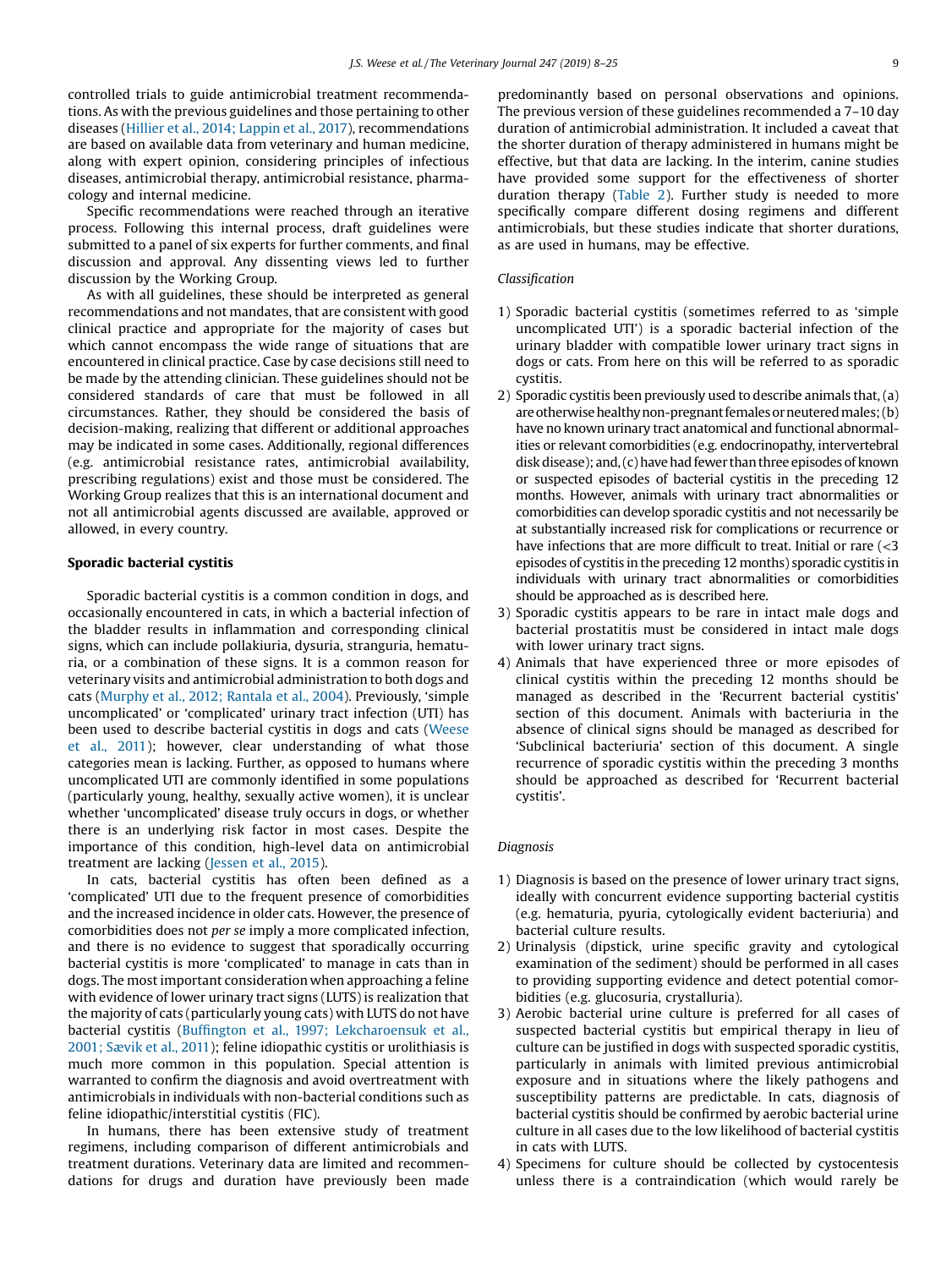<span id="page-2-0"></span>present in animals with sporadic cystitis) or significant difficulties in sample collection are anticipated (e.g. from a large, morbidly obese dog). Ultrasound guidance facilitates collection sample by cystocentesis and also provides an opportunity to assess the bladder for abnormalities such as uroliths, or masses. If samples cannot be processed immediately, they should be refrigerated and processed for culture within 24h of collection [\(Patterson](#page-17-0) et al., 2016).

- 5) Culture of voided samples should only be performed when cystocentesis is contraindicated because of the potential for both false positive and false negative cultures. Voided samples should only be cultured if they are refrigerated and processed by the diagnostic laboratory within a few hours or cultured in-house [\(Sørensen](#page-17-0) et al., 2016). The level of growth  $(>100,000$ colony forming units (CFU)/mL), bacterial species (i.e. isolation of common uropathogens such as Enterobacteriaceae or coagulase-positive staphylococci) and whether pure growth is present are important factors to assess when evaluating culture results from voided samples, along with urine cytology and clinical signs. Laboratories should be informed whether urine samples are cystocentesis or voided samples, to ensure that quantitative culture is performed on voided samples.
- 6) There has been inadequate study of samples collected via newly placed urinary catheters; however, criteria for voided samples might be similarly applied.
- 7) Potential comorbidities (Table 1) should be considered, particularly in young and old animals. While extensive diagnostic testing may not be indicated in response to a single episode of sporadic cystitis, consideration of why an infection occurred is important.

#### Treatment

- 1) Clinical signs are a result of inflammation. In dogs, a decision to start antimicrobial therapy while awaiting culture results (if samples are submitted) is reasonable. However, there is evidence from humans that analgesics alone may be as effective as antimicrobials in uncomplicated cases [\(Bleidorn](#page-15-0) et al., 2016; [Gágyor](#page-15-0) et al., 2015), which could be applied to sporadic cystitis in cats and dogs. Consideration can be given to prescribing an initial course of analgesics (e.g. NSAIDs) and adding antimicrobials 3–4 days later if clinical signs persist or worsen. Regardless, NSAIDs (use with caution in cats) should be considered during the initial treatment period to help ameliorate clinical signs. To avoid unnecessary antimicrobial use in cats, withholding antimicrobial treatment pending the result of aerobic urine culture is reasonable.
- 2) Optimal empirical choices vary based on the pathogen and resistance patterns in the region. However, amoxicillin ([Table](#page-4-0) 3)

#### Table 1

Comorbidities that should be considered in a dog or cat with bacterial cystitis.

Endocrinopathy Kidney disease **Obesity** Abnormal vulvar conformation Congenital abnormalities of the urogenital tract (e.g. ectopic ureter, mesonephric duct abnormalities) Prostatic disease Bladder tumor Polypoid cystitis Urolithiasis Immunosuppressive therapy Rectal fistula Urinary incontinence/retention

is a reasonable first choice in most areas. If amoxicillin without clavulanic acid is not readily available, use of amoxicillin/ clavulanic acid is reasonable. Evidence of a need for clavulanic acid is lacking and it may not be necessary, even in infections with beta-lactamase producing bacteria, because of the high amoxicillin concentrations that are achieved in urine. Trimethoprim-sulfonamides (trimethoprim-sulfadiazine, trimethoprim-sulfamethoxazole) are other first tier options but may be associated with greater adverse effects. However, the likelihood of adverse effects is low with short courses of therapy as are recommended below.

- 3) The recommended duration of therapy is 3–5 days. The short end of that dosing period may be optimal, but veterinary research to support this is currently limited.
- 4) Nitrofurantoin, fluoroquinolones and 3rd generation cephalosporins should be reserved for sporadic cystitis where amoxicillin ( $\pm$ clavulanic acid) and trimethoprim-sulfonamide are not appropriate based on culture and susceptibility testing results or patient factors. These drugs can be effective but uncommonly needed, and their use in animals is scrutinized because of concerns regarding antimicrobial resistance and public health. Rarely, the dosing regimens that some of these drugs offer (e.g. once daily administration or single injection) may be required for proper treatment, and owner compliance is an important consideration. However, clinicians must differentiate between need and convenience when choosing one of these drugs over recommended first line options. Additionally, the US FDA has discouraged routine use of fluoroquinolones in humans for uncomplicated infections because of adverse effects (e.g. joint, tendon and nerve damage) (US Food and [Drug](#page-17-0) [Association,](#page-17-0) 2016). It is not necessary to administer fluoroquinolones in most cases of sporadic cystitis when other alternatives exist.
- 5) Treatment of intact male dogs with no evidence of prostatitis (see prostatitis section), as well as dogs with comorbidities not involving the urinary tract and with non-recurrent infections should be approached as described above, with the understanding the underlying factors might increase the likelihood of recurrence.
- 6) Clinicians should be aware of local (ideally clinic-level) antimicrobial susceptibility patterns to help guide empirical choices. If the expected incidence of treatment failure to a given antimicrobial increases, an alternate antimicrobial should be considered. However, care must be taken when interpreting potentially biased data, such as culture data obtained predominantly from specimens submitted from animals with refractory or recurrent cystitis. Clinics are encouraged to collect surveillance data on pathogen susceptibility patterns and clinical response to guide optimal empirical therapy. Consultations with their laboratory microbiologists are encouraged.
- 7) Infusion of substances (e.g. antimicrobials, anti-inflammatories, biocides) into the bladder via urinary catheter is not recommended because of a lack of evidence of efficacy and the potential for iatrogenic infection, trauma from catheterization or irritation of the bladder from infusates.
- 8) There is currently no evidence that adjunctive treatment measures (e.g. cranberry extract, D-mannose) are useful for treatment of sporadic cystitis.

#### Follow up

1) Lack of clinical response within 48 h of starting appropriate antimicrobials should prompt further investigation to determine whether cystitis is actually present and identify complicating factors.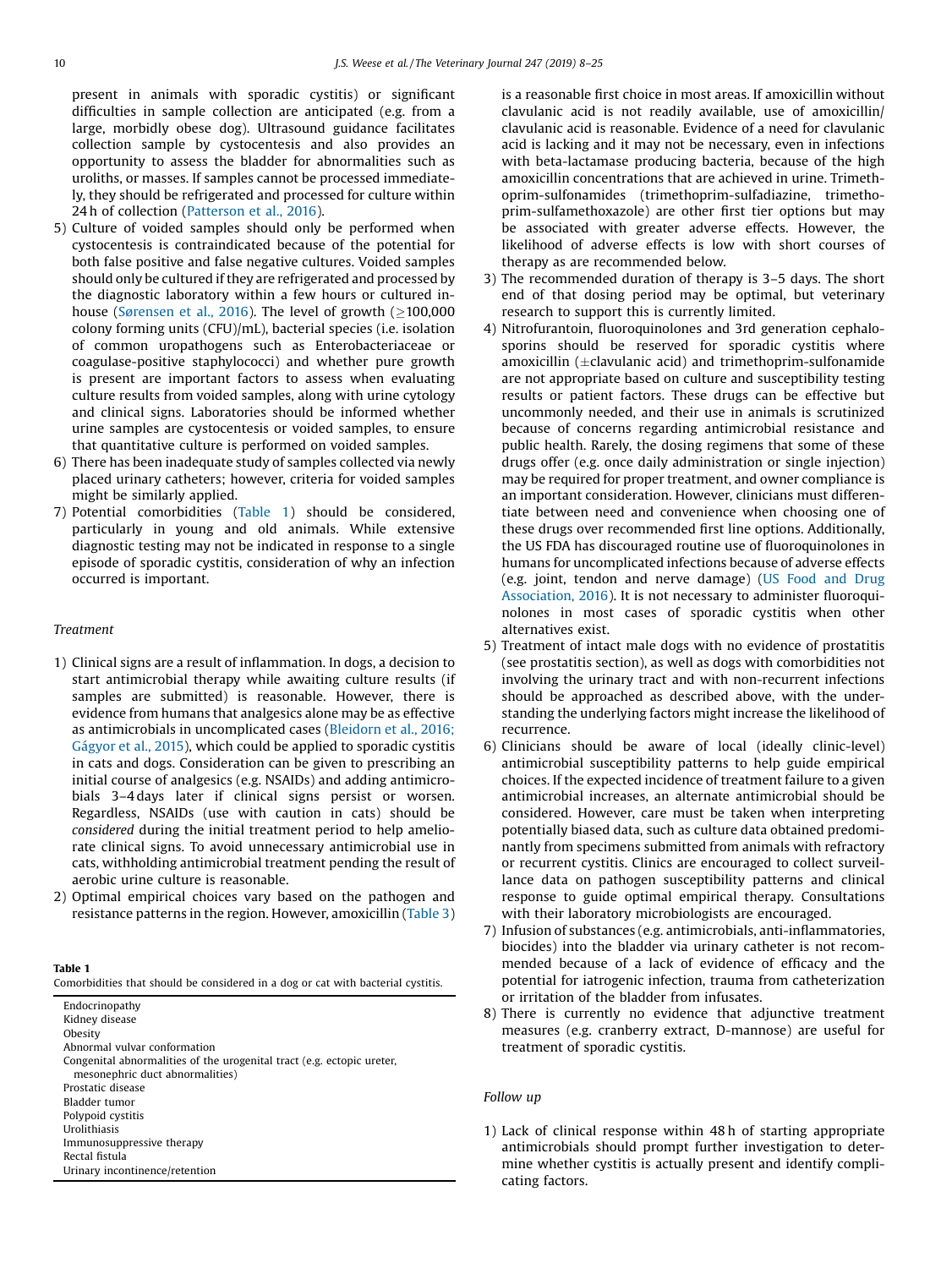<span id="page-3-0"></span>Table 2

Clinical studies evaluating treatment duration for sporadic bacterial cystitis in dogs.

| Study population                                                                                                      | Treatments                                                                                                                                                                    | <b>Results</b>                                                                                                                                       | Reference              |
|-----------------------------------------------------------------------------------------------------------------------|-------------------------------------------------------------------------------------------------------------------------------------------------------------------------------|------------------------------------------------------------------------------------------------------------------------------------------------------|------------------------|
| signs                                                                                                                 | Female dogs ( $n = 38$ ) with lower urinary tract Trimethoprim sulfamethoxazole (15 mg/kg PO<br>every 12 h for 3 days) vs. cephalexin (20 mg/kg PO<br>every 12 h for 10 days) | No difference in clinical cure rates or<br>microbiological cure 3, 4 or $>$ 30 days after<br>treatment.<br>Long-term microbiological cure rates were | Clare et al. (2014)    |
| Adult otherwise healthy dogs with clinical<br>evidence of cystitis and cystocentesis<br>culture yielding >1000 CFU/mL | Enrofloxacin (18–20 mg/kg PO every 24 h for 3<br>days) vs. amoxicillin/clavulanic acid (13.75-25 mg/<br>kg PO every 12 h for 14 days)                                         | low in both groups<br>Enrofloxacin was not inferior<br>(microbiological or clinical cure rates)<br>compared to amoxicillin/clavulanic acid           | Westropp et al. (2012) |

- 2) If initial culture results indicate resistance to the empirical antimicrobial that was chosen, the drug should be changed unless there has been good clinical response.
- 3) Empirically changing antimicrobials in response to poor initial response to treatment is not recommended. If clinical failure has been documented, the cause must be determined as it may be unlikely that a different drug will result in a better outcome. Animals with partial or complete clinical failure to treatment should be re-examined. Unless the initial culture results indicated resistance to the antimicrobial that was used empirically, or poor owner compliance is documented, prescribing a new course of antimicrobials in the absence of further investigation of the reason for clinical failure is not recommended.
- 4) Post-treatment urinalysis or urine culture is not recommended for sporadic cystitis when clinical signs have resolved.

#### Recurrent bacterial cystitis

In human medicine, recurrent bacterial cystitis implies a diagnosis of three or more episodes of clinical bacterial cystitis in the preceding 12 months or two or more episodes in the preceding 6 months (Arnold et al., 2016a, 2016b; [Foxman,](#page-15-0) 1990). This definition has also been adopted in veterinary medicine. Recurrent bacterial cystitis (hereafter referred to as recurrent cystitis) may result from relapsing or persistent infection, or reinfection. Consideration of which of these is likely present can be useful for determining the diagnostic plan (e.g. evaluation of a nidus of infection vs. reasons for susceptibility to repeated infections).

## Diagnosis

Since recurrent cystitis can be associated with an identifiable underlying cause ([Table](#page-2-0) 1), identification and management of relevant risk factors and comorbidities is critical for long-term success. While identification of an underlying cause is not always possible, and while some identified problems cannot be effectively managed, repeated antimicrobial administration is unlikely to provide long-term cure and can be associated with antimicrobial resistance, treatment costs and risks of adverse effects from the antimicrobials.

Ultrasound, plain radiography, contrast imaging or possibly cystoscopy may be considered for refractory clinical recurrent cystitis cases to investigate further for underlying comorbidities and obtain a biopsy of the bladder mucosa, if clinically indicated. If clinical signs persist despite negative urine cultures, biopsies of bladder mucosa can be obtained during cystoscopy and submitted for culture and histological examination to evaluate for deep-seated bladder infections or other causes. When documented, selection of antimicrobials that achieve adequate concentrations in tissue (e.g. fluoroquinolones, cephalosporins, trimethoprim-sulfonamides) may be of benefit, but evidence for this statement is currently

lacking. However, cystoscopy for recurrent bacterial cystitis in humans is not often recommended [\(Lawrentschuk](#page-16-0) et al., 2006).

- 1) Urine culture, ideally from a sample collected via cystocentesis, should be performed in all animals with recurrent cystitis.
- 2) Repeated prescribing of antimicrobials to patients that have not fully responded in the past, without exploration of underlying causes, should be avoided. A diagnostic plan should be established for every animal with recurrent cystitis.
- 3) If the pathogen isolated from the animal with recurrent infection is different from previous organisms isolated, reinfection is likely and efforts should be undertaken to identify and address any predisposing factors (see [Table](#page-2-0) 1).
- 4) For relapsing, refractory and persistent infections, it is important to be certain the antimicrobial is achieving adequate concentrations in the bladder to clear the infection. A review of the antimicrobial, dose, dosing regimen, antimicrobial susceptibility pattern of the isolate and client compliance should be performed to determine whether an appropriate initial therapy was provided. If the drug, dosing regimen and compliance were adequate, efforts should be undertaken to identify and address any predisposing factors.

#### Treatment

Previous guidelines supported long durations (4 weeks) of antimicrobials for recurrent cystitis ([Weese](#page-17-0) et al., 2011). However, recurrent cystitis encompasses a broad range of conditions, including repeated and relatively uncomplicated infections that likely respond quickly to antimicrobials and others with marked bladder pathology that complicates treatment. Broad recommendations for treatment duration are difficult because of this variation. In human medicine, several studies support shortcourse therapy for acute and recurrent bacterial cystitis ([Arnold](#page-15-0) et al., [2016b](#page-15-0)). No evidence in dogs or cats exists to support or refute this statement for recurrent cystitis in veterinary medicine.

The goals of treatment must be considered. The primary objective is clinical cure with minimal risk of adverse effects (including antimicrobial resistance). Microbiological cure (elimination of the offending organism) is desirable but not necessarily achievable or required for short- or long-term clinical resolution.

- 1) Depending on the severity of clinical signs and owner's ability to observe the animal, treatment with analgesics (e.g. NSAIDs) alone could be considered while awaiting urine culture results. However, empirical therapy is reasonable and should be approached as is described for 'Sporadic bacterial cystitis'.
- 2) If empirical antimicrobials are initially prescribed, antimicrobial choice should be re-assessed when culture results are available. If the bacterial strains isolated are reported to be susceptible to the antimicrobial drug selected, no change in treatment plan is required. If one or more isolated strains are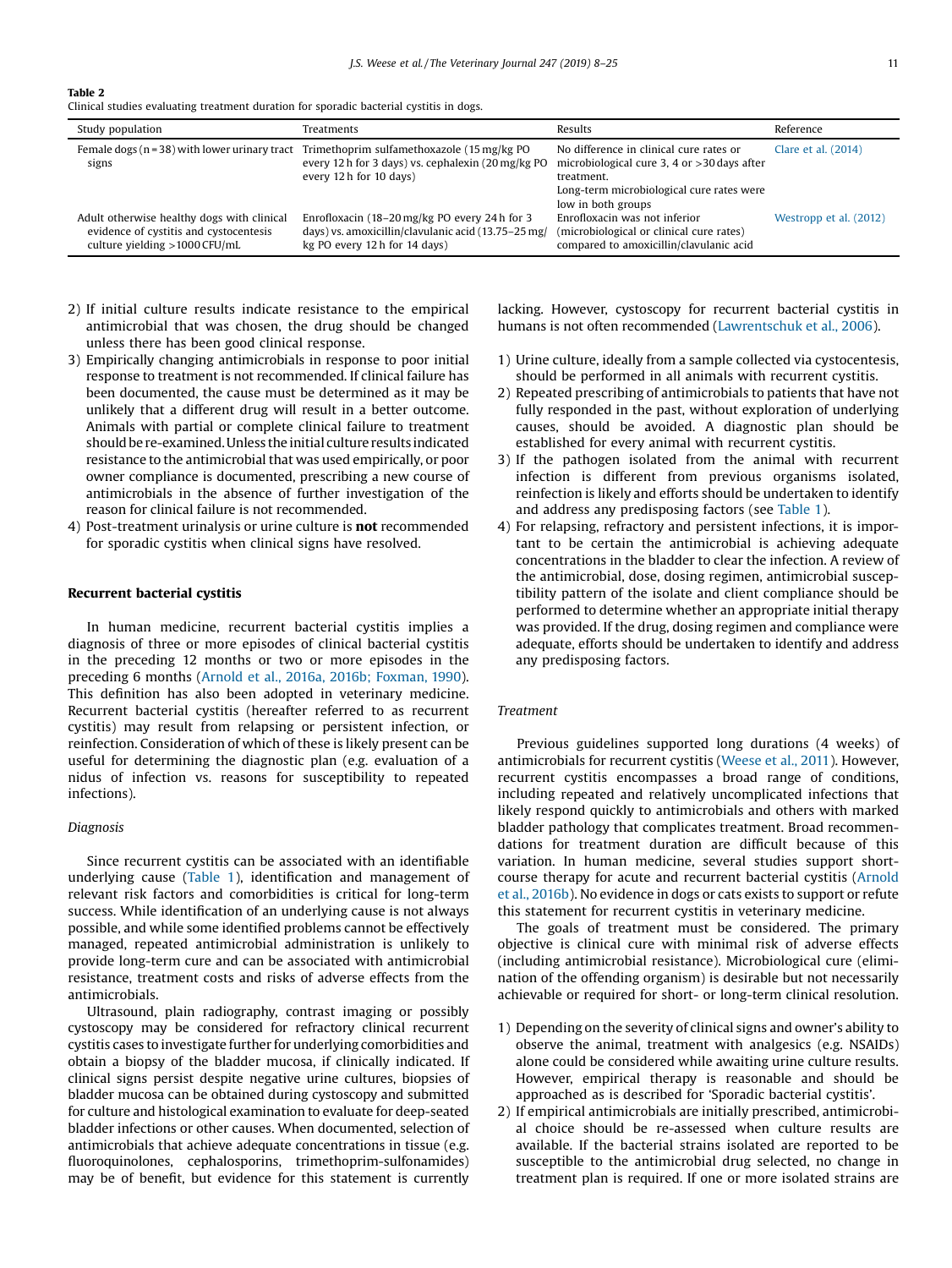<span id="page-4-0"></span>Table 3

Drug table summarizing recommendations for the management of bacterial urinary tract infection in dogs and cats.

| Drug (WHO category) <sup>a</sup>  | Dose                                                                                                 | Comments                                                                                                                                                                                                                                                                                                                                                                                                                                                                                                                                                                                                                                                                                     |
|-----------------------------------|------------------------------------------------------------------------------------------------------|----------------------------------------------------------------------------------------------------------------------------------------------------------------------------------------------------------------------------------------------------------------------------------------------------------------------------------------------------------------------------------------------------------------------------------------------------------------------------------------------------------------------------------------------------------------------------------------------------------------------------------------------------------------------------------------------|
| Amikacin (CIA)                    | Dogs: 15-30 mg/kg IV/IM/SC every 24 h<br>Cats: 10–14 mg/kg IV/IM/SC every 24 h                       | Not recommended for routine use but may be useful for treatment of multidrug<br>resistant organisms. Potentially nephrotoxic. Avoid in animals with reduced<br>kidney function. Other factors (e.g. low pH) can affect aminoglycoside activity,<br>which should be considered. Care should be taken when using it in                                                                                                                                                                                                                                                                                                                                                                         |
| Amoxicillin (CIA)                 | 11-15 mg/kg PO every 8-12 h                                                                          | combination with nephroactive drugs (e.g. NSAIDs).<br>Good first-line option for sporadic bacterial cystitis. Excreted in urine<br>predominantly in active form if normal kidney function is present. Klebsiella<br>spp. are resistant. Ampicillin is used in susceptibility tests to predict activity of<br>amoxicillin. Breakpoint for susceptibility testing is $\leq 0.25 \,\mu$ g/mL for systemic<br>infections but a breakpoint of $\leq$ 8 $\mu$ g/mL can be used for lower urinary tract                                                                                                                                                                                             |
| Amoxicillin/clavulanic acid (CIA) | 12.5-25 mg/kg PO every 12 h Note: dose<br>of total product (amoxicillin + clavulanic<br>acid)        | infections owing to high urine concentrations. Not recommended for<br>pyelonephritis or prostatitis.<br>Not established whether there is any advantage over amoxicillin alone for<br>sporadic bacterial cystitis. Reasonable empiric choice for cystitis when regional<br>susceptibility data support a high prevalence of resistance to amoxicillin but<br>susceptibility to amoxicillin/clavulanic acid.<br>Not recommended for pyelonephritis or prostatitis. Breakpoint for<br>susceptibility testing is $\leq$ 0.25 $\mu$ g/mL for systemic infections but a breakpoint of<br>$\leq$ 8 $\mu$ g/mL can be used for lower urinary tract infections owing to high urine<br>concentrations. |
| Ampicillin (CIA)                  |                                                                                                      | Not recommended because of poor oral bioavailability. Amoxicillin is preferred.                                                                                                                                                                                                                                                                                                                                                                                                                                                                                                                                                                                                              |
| Cefazolin (HIA)                   | 22 mg/kg IV $\sim$ 30 min prior to the<br>procedure.                                                 | Ampicillin is used in susceptibility tests to predict activity of amoxicillin.<br>Main use is for peri-procedure prophylaxis as a single pre-procedure dose.<br>Cefazolin, at a breakpoint of $\leq$ 16 $\mu$ g/ml can also be used to predict activity of<br>oral cephalosporins.                                                                                                                                                                                                                                                                                                                                                                                                           |
| Cefovecin (HP-CIA)                | 8 mg/kg single SC injection. Can be<br>repeated once after 7-14 days.                                | Duration and spectrum are longer than is typically needed, so not<br>recommended for routine use. Should only be used in situations where oral<br>treatment is not possible. Enterococcus spp. are resistant. Pharmacokinetic data<br>are available to support a duration of 14 days in dogs and 21 days in cats.                                                                                                                                                                                                                                                                                                                                                                            |
| Cefpodoxime proxetil (HP-CIA)     | Dogs: 5-10 mg/kg every 24h PO<br>Cats: no dose established.                                          | More active than cephalexin or cefadroxil against Enterobacteriaceae when<br>using the breakpoint of $2 \mu g/mL$ for interpretation. <i>Enterococcus</i> spp. are<br>resistant.                                                                                                                                                                                                                                                                                                                                                                                                                                                                                                             |
| Ceftiofur (HP-CIA)                | Dogs: 2 mg/kg every 12-24 h SC<br>Cats: no dose established.                                         | Approved for treatment of bacterial cystitis in dogs in some regions.<br>Enterococcus spp. are resistant.                                                                                                                                                                                                                                                                                                                                                                                                                                                                                                                                                                                    |
| Cefuroxime (HIA)                  | Peri-operative prophylaxis: 20-50 mg/<br>kg slow IV                                                  | 2nd generation cephalosporin that can be used peri-operatively. <i>Enterococcus</i><br>spp. are resistant.                                                                                                                                                                                                                                                                                                                                                                                                                                                                                                                                                                                   |
| Cephalexin, cefadroxil (HIA)      | 12-25 mg/kg PO every 12 h                                                                            | Narrow-spectrum activity; not active against Enterobacteriaceae when using<br>the current breakpoint of $2 \mu g/mL$ but CLSI has recently revised the breakpoint<br>to $\langle$ 16 $\mu$ g/ml, consistent with human medicine. <i>Enterococcus</i> spp. are resistant.                                                                                                                                                                                                                                                                                                                                                                                                                     |
| Chloramphenicol (HIA)             | Dogs: 40-50 mg/kg PO every 8 h<br>Cats: $12.5-20$ mg/kg (to a maximum of<br>50 mg/cat) PO every 12 h | Reserved for multidrug resistant infections with few other options.<br>Myelosuppression can occur, particularly in cats and with long-term (e.g.<br>>28 days) therapy. Avoid contact by humans because of rare idiosyncratic<br>aplastic anemia. Not a first line treatment for pyelonephritis or prostatitis.                                                                                                                                                                                                                                                                                                                                                                               |
| Ciprofloxacin (HP-CIA)            | 25-30 mg/kg PO every 24 h                                                                            | Sometimes used because of lower cost than veterinary fluoroquinolones. Lower<br>and more variable oral bioavailability than approved veterinary<br>fluoroquinolones. Difficult to justify over approved fluoroquinolones. Dosing<br>recommendations are empirical and based on limited pharmacokinetic studies.<br>No interpretive criteria are available for testing isolates from animals as CLSI<br>recommends that human breakpoints not be used for testing canine isolates.<br>Not recommended for prostatitis.                                                                                                                                                                        |
| Doxycycline (HIA)                 | 5 mg/kg PO every 12 h                                                                                | Not excreted in urine at high levels but can achieve levels that are effective<br>against some pathogens. Reserved for infections caused by pathogens that are<br>resistant to drugs that are actively excreted in urine in active form. Care should<br>be taken with administration recommendations in cats to reduce the risk of<br>esophageal ulceration.                                                                                                                                                                                                                                                                                                                                 |
| Enrofloxacin (HP-CIA)             | 5 mg/kg PO every 24 h (cats)<br>5-20 mg/kg every 24 h (dogs)                                         | Excreted in urine predominantly in active form. Reserve for documented<br>resistant infections but initial/empirical choice for pyelonephritis and<br>prostatitis in dogs at the higher end of the dosing range. Not recommended for<br>Enterococcus spp. Associated with risk of retinopathy in cats. It is recommended<br>to avoid enrofloxacin in cats. If it must be used, a dose of 5 mg/kg per day should<br>not be exceeded.                                                                                                                                                                                                                                                          |
| Fosfomycin (CIA)                  | 40 mg/kg PO (with food) every 12 h                                                                   | Should be reserved for multidrug resistant infections. Do not use in cats.<br>Potential option for pyelonephritis and prostatitis, dosed every 8h.                                                                                                                                                                                                                                                                                                                                                                                                                                                                                                                                           |
| Imipenem-cilastatin (CIA)         | 5 mg/kg IV/IM every 6-8 h                                                                            | Reserve for treatment of multidrug resistant infections, particularly those<br>caused by ESBL-producing Enterobacteriaceae or Pseudomonas aeruginosa.<br>Enterococcus faecium is inherently resistant. Recommend consultation with a<br>urinary or infectious disease veterinary specialist or veterinary pharmacologist<br>prior to use.                                                                                                                                                                                                                                                                                                                                                    |
| Levofloxacin (HP-CIA)             | 25 mg/kg PO every 24h (dogs)                                                                         | Sometimes used as a lower cost fluoroquinolone. Licensed fluoroquinolones<br>should be used when possible. High oral bioavailability in dogs.                                                                                                                                                                                                                                                                                                                                                                                                                                                                                                                                                |
| Marbofloxacin (HP-CIA)            | $2.7 - 5.5$ mg/kg PO every 24 h                                                                      | Excreted in urine predominantly in active form. Reserve for documented<br>resistant infections but good first line choice for pyelonephritis. Considered<br>first-line choice for infections that involve the prostate. Not recommended for<br>Enterococcus spp.                                                                                                                                                                                                                                                                                                                                                                                                                             |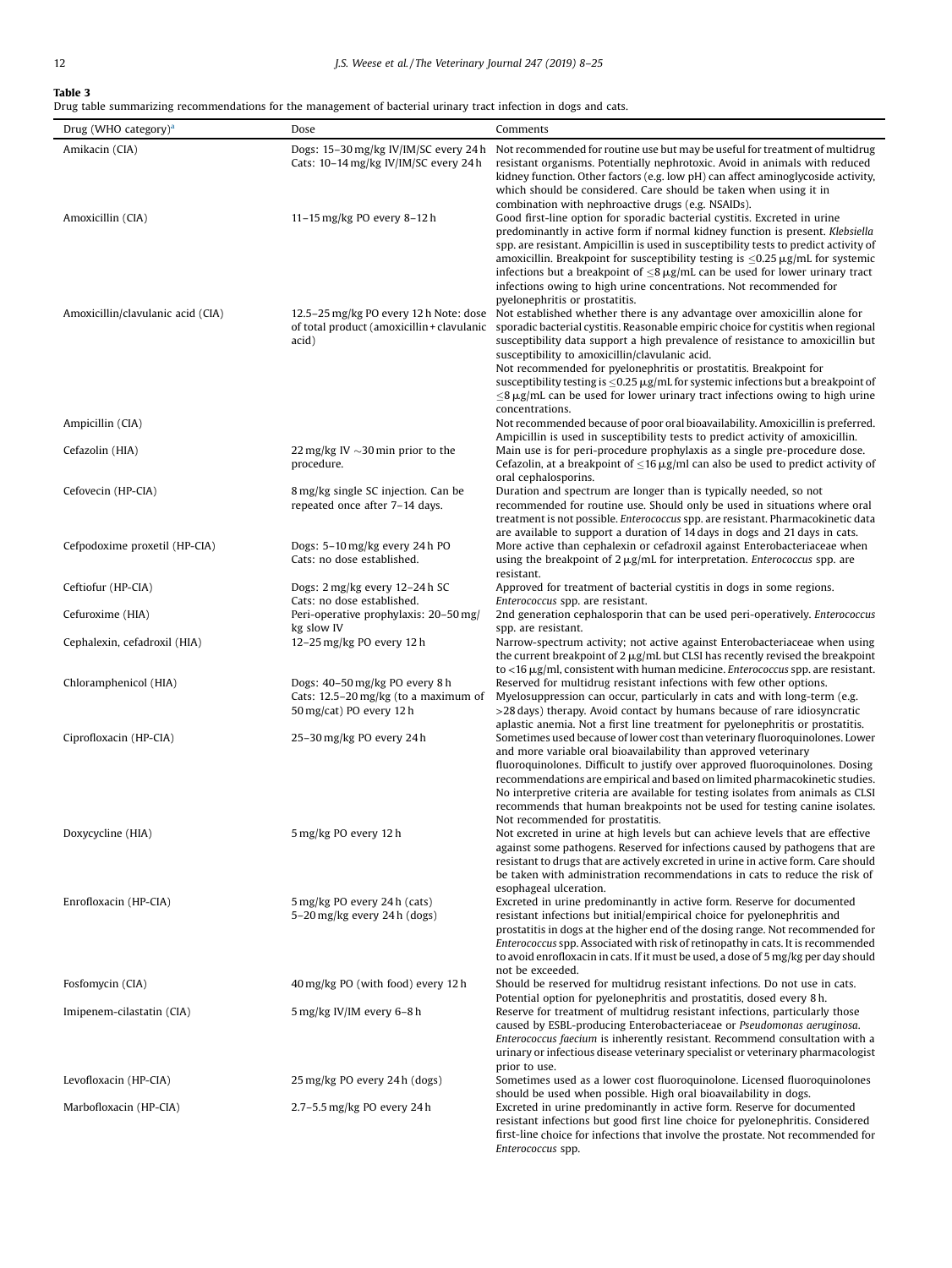<span id="page-5-0"></span>Table 3 (Continued)

| Drug (WHO category) <sup>a</sup>                                                                  | Dose                                                                                                | Comments                                                                                                                                                                                                                                                                                                                                                                                                                                                                                                                                                                                                                |
|---------------------------------------------------------------------------------------------------|-----------------------------------------------------------------------------------------------------|-------------------------------------------------------------------------------------------------------------------------------------------------------------------------------------------------------------------------------------------------------------------------------------------------------------------------------------------------------------------------------------------------------------------------------------------------------------------------------------------------------------------------------------------------------------------------------------------------------------------------|
| Meropenem (CIA)                                                                                   | Dogs: 8.5 mg/kg SC/IV every 12 h (SC) or<br>every 8 h (IV)<br>Cats: 10 mg/kg every 12 h IV, SC, IM. | Reserve for treatment of multidrug resistant infections, particularly those<br>caused by ESBL-producing Enterobacteriaceae or Pseudomonas aeruginosa.<br>Enterococcus faecium is inherently resistant. Recommend consultation with a<br>urinary or infectious disease veterinary specialist or veterinary pharmacologist<br>prior to use.                                                                                                                                                                                                                                                                               |
| Nitrofurantoin (IA)                                                                               | 4.4–5 mg/kg PO every $8 h$                                                                          | Option for sporadic bacterial cystitis, particularly when multidrug resistant<br>pathogens are involved. Must not be used for pyelonephritis or other infections<br>where tissue (vs. urine) drug levels are needed                                                                                                                                                                                                                                                                                                                                                                                                     |
| Orbifloxacin (HP-CIA)                                                                             | Tablets: 2.5-7.5 mg/kg PO every 24 h                                                                | Excreted in urine predominantly in active form.                                                                                                                                                                                                                                                                                                                                                                                                                                                                                                                                                                         |
|                                                                                                   | Suspension (cats): 7.5 mg/kg every 24 h.                                                            | Reserve for documented resistant infections but good first line choice for<br>pyelonephritis. Considered a first-line choice for infections that involve the<br>prostate. Not recommended for Enterococcus spp.                                                                                                                                                                                                                                                                                                                                                                                                         |
| Pradofloxacin (HP-CIA)                                                                            | Dogs: 3-5 mg/kg PO every 24 h.                                                                      | Evidence is published regarding efficacy for treating bacterial cystitis in dogs<br>and cats.                                                                                                                                                                                                                                                                                                                                                                                                                                                                                                                           |
|                                                                                                   | Cats: 3–5 mg/kg once daily (tablets) or<br>5-7.5 mg/kg every 24h (suspension)                       | Greater activity against some bacteria than older fluoroquinolones<br>(enrofloxacin, marbofloxacin, orbifloxacin). Theoretically a good first line<br>choice for pyelonephritis, especially in cats. Not recommended for <i>Enterococcus</i><br>spp.                                                                                                                                                                                                                                                                                                                                                                    |
| Trimethoprim-sulfadiazine/Trimethoprim-<br>sulfamethoxazole/Ormetoprim-<br>sulfadimethoxine (HIA) | 15-30 mg/kg PO every $12 h$                                                                         | Appropriate initial or empirical option. Concerns regarding idiosyncratic and<br>immune-mediated adverse effects in some patients; however, this is most<br>relevant with long-term therapy. If prolonged $(>7 \text{ days})$ therapy is anticipated,<br>baseline Schirmer's tear testing is recommended, with periodic re-evaluation<br>and owner monitoring for ocular discharge. Avoid in dogs that may be sensitive<br>to potential adverse effects such as KCS, hepatopathy, hypersensitivity and skin<br>eruptions. Activity against <i>Enterococcus</i> spp. in urine is controversial and<br>should be avoided. |
|                                                                                                   | Note: dose of total product<br>(trimethoprim + sulfadiazine)                                        | Can be considered a treatment choice for prostate infections.                                                                                                                                                                                                                                                                                                                                                                                                                                                                                                                                                           |
| HP-CIA: highest priority critically important antimicrobial.                                      |                                                                                                     |                                                                                                                                                                                                                                                                                                                                                                                                                                                                                                                                                                                                                         |

CIA: Critically important antimicrobial.

HIA: highly important antimicrobial.

IA: Important antimicrobial.

KCS: keratoconjunctivitis sicca.

CLSI: Clinical Laboratory Standards Institute.<br>ESBL: Extended spectrum  $\beta$ -lactamase.

Drug category per World Health Organization guidelines.

not susceptible, the animal's response should be considered. If clinical cure is documented, it is acceptable to continue with the initial antimicrobial that was chosen. If clinical failure is documented, an antimicrobial change is indicated.

- 3) Long-term therapy is not automatically warranted for recurrent cystitis, even in dogs with underlying comorbidities such as diabetes mellitus, and this is especially true if recurrent disease appears to be caused by re-infection. Short (3–5 days) durations should be considered for re-infection. Longer courses (7– 14 days duration) may be reasonable in persistent, and potentially relapsing infections, if factors that inhibit response to antimicrobials, such as bladder wall invasion, are suspected to be present. In those situations, drugs that are ineffective against Escherichia coli in tissue (e.g. amoxicillin/clavulanic acid) should be avoided (Clinical and [Laboratory](#page-15-0) Standards [Institute,](#page-15-0) 2018).
- 4) Intravesicular administration of antimicrobials or biocides is not recommended.
- 5) Efforts should be made to identify and control underlying causes (e.g. control of endocrinopathy, management of micturition disorders).

## Follow up

Clinical cure rates are poorly established for recurrent cystitis. Most monitoring is based on clinical response, as data in the expected or desired microbiological, cytological or hematological response to treatment are lacking.

1) When short (3–5 days) durations of treatment are being used, culture during treatment is not recommended. When longer durations of treatment are being used, the benefit of intratreatment culture is unclear.

- 2) When longer durations of treatment are being used, urine culture is reasonable to consider after 5–7 days of treatment; however, the approach to a positive or negative result should be considered in advance. Positive cultures indicate the need for evaluation of compliance and further diagnostic testing, to determine why the bacterium has not been eliminated, not simply a change in antimicrobial, particularly if clinical cure has been documented. Negative results could be used to help determine when to stop therapy if a long course of treatment is being used, but are not a guarantee of microbiological cure.
- 3) Culture of urine specimens, ideally collected by cystocentesis, can be considered 5–7 days after cessation of antimicrobials in animals where clinical cure is documented. However, this should be used as part of the diagnostic process to help differentiate relapse, re-infection and persistent infection, and to guide potential future diagnostic testing, not as an indication of a need to treat. The presence of bacteriuria post-treatment should be approached as described under 'Subclinical bacteriuria'. If client compliance is deemed to have been adequate, referral to a specialist should be considered to explore reasons for microbial persistence or rapid re-infection.

#### Prevention

In women, prophylactic antimicrobial therapy regimens have been reported to decrease the symptoms of clinical recurrent cystitis, although recurrence rates can be as high as 95% once antimicrobials have been discontinued [\(Albert](#page-15-0) et al., 2004). A recent study reported a protective effect of daily antimicrobial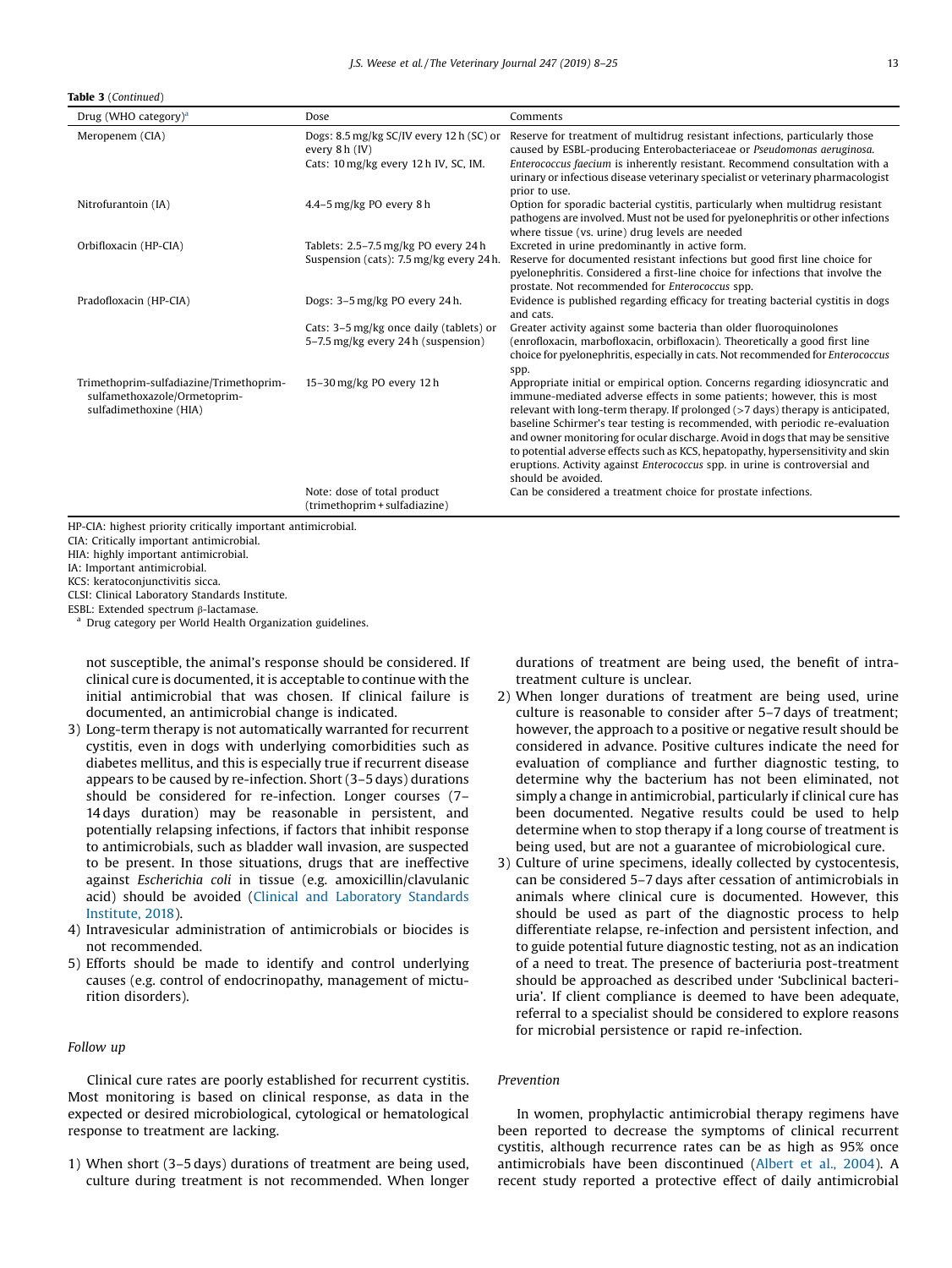prophylaxis in healthy women, but a concurrent increase in antimicrobial resistance ([Fisher](#page-15-0) et al., 2018). Balancing potential efficacy, resistance and adverse effect is a challenge, and there are no published studies in dogs or cats. Single nightly dose nitrofurantoin has been anecdotally used in dogs to prevent recurrent cystitis, but efficacy data are lacking. Furthermore, adverse effects of these drugs exist and there is concern for selection of resistant bacteria with protocols such as these.

Alternative approaches for prevention and treatment of recurrent cystitis that have been investigated in human beings as well as animal UTI models include the use of cranberry extract ([McMurdo](#page-16-0) et al., 2009), cranberry juice [\(Stapleton](#page-17-0) et al., 2012), probiotics [\(Rodrigues](#page-17-0) et al., 2014; [Stapleton](#page-17-0) et al., 2011), live biotherapeutic products (such as asymptomatic strains of E. coli) ([Darouiche](#page-15-0) et al., 2005; Hull et al., 2000; Segev et al., 2018), vaccines ([Billips](#page-15-0) et al., 2009) and various other alternative therapies, such as methenamine, D-mannose, and intravesicular or orally-administered glycosaminoglycans ([Mansour](#page-16-0) et al., 2014). The efficacy of cranberry extracts to prevent UTI in women has been mixed. A recent meta-analysis concluded cranberry product administration may reduce the risk of recurrent UTI in healthy women, but also that larger and higher quality studies are needed (Fu et al., [2017\)](#page-16-0). There has been limited study in dogs. In one study, cranberry extract prevented adherence of E. coli strains isolated from dogs to canine kidney cells, and six dogs with recurrent UTI treated with cranberry extract did not develop UTI when monitored for 2 months [\(Chou](#page-15-0) et al., 2016), but a placebo-treated control population was not studied. In another prospective, randomized, placebo-controlled study of 94 dogs with thoracolumbar disk herniation, cranberry extract did not appear to reduce the prevalence of bacteriuria, with six dogs in the placebo and 11 dogs in the cranberry extract group developing bacteriuria over a 6-week period (Olby et al., [2017](#page-17-0)). Live biotherapeutic products appear promising for treatment of recurrent cystitis, with a preliminary study reporting complete or nearly complete clinical cures in four out of nine dogs with recurrent cystitis in response to instillation of E. coli 2-12 [\(Segev](#page-17-0) et al., 2018).

- 1) Prophylactic antimicrobial therapy for dogs and cats is not recommended.
- 2) Treatment with short course (3–5 days duration) therapy ideally based on susceptibility testing is most appropriate to alleviate clinical signs, with a focus on clinical rather than microbiological cure.
- 3) There is insufficient evidence to recommend the administration of cranberry extract products and other alternative therapies at this time.
- 4) There is insufficient evidence to recommend administration of methenamine. Data from human medicine suggest it may be effective in some (but not all) human populations with recurrent cystitis (Lee et al., [2012\)](#page-16-0), evidence of efficacy and safety in dogs and cats is lacking. Conversion to the active form (formaldehyde) requires low pH, which is not always assured in dogs and cat with recurrent cystitis.

## Upper urinary tract infections (pyelonephritis)

Pyelonephritis is an infection of the renal parenchyma that can occur from ascending infection or bacteremia, with Enterobacteriaceae causing the majority of infections [\(Wong](#page-17-0) et al., 2015). In human medicine, acute pyelonephritis is classified as 'uncomplicated' or 'complicated'. Uncomplicated implies there is no underlying comorbidity; complicated suggested the presence of a systemic disease such as diabetes mellitus or neoplasia or an anatomical/ obstructive disorder such as urinary stone disease or ectopic ureter.

Ascending infection can result from clinically evident lower urinary tract disease, but may also occur in the absence of an identified lower urinary tract infection or an apparent cause of bacteremia. Additionally, leptospirosis must be considered in endemic regions because the nephritis associated with leptospirosis can be considered with other bacterial causes of pyelonephritis ([Sykes](#page-17-0) et al., 2011).

The incidence of pyelonephritis in dogs and cats is not well documented, in part because of difficulties definitively diagnosing this disease. Definitive diagnosis is difficult and signs attributable to pyelonephritis can be vague. As opposed to bacterial cystitis, where patient morbidity is relatively low, pyelonephritis can result in severe and rapid kidney injury. Thus, rapid diagnosis and treatment is important, and the implications of initial treatment failure are higher as compared with bacterial cystitis.

As an infection of renal tissue, serum/soft tissue antimicrobial concentrations are a key determinant of potential drug efficacy rather than urine concentrations.

## Diagnosis

- 1) Definitive diagnosis of pyelonephritis is challenging. A diagnosis of acute pyelonephritiscanbe suspected basedonpositive aerobic bacterial urine culture when accompanied by systemic signs such as fever, lethargy, and/or polyuria/polydipsia; renal pain on abdominal palpation; laboratory findings of azotemia, cylindruria, and peripheral neutrophilia with or without left shift (in the absence of another identifiable cause). However, animals with acute pyelonephritis may be oliguric or anuric or have vague clinical signs.Imagingfindings suchas renalpelvicdilation and/or blunting of the renal papilla on ultrasound examination may be noted, but are non-specific (D'[Anjou](#page-15-0) et al., 2011). Care should be taken not to over-interpret the relevance of renal pelvic dilation, since it can be present in normal animals and those with other renal diseases (D'Anjou et al., 2011; [Jakovljevic](#page-15-0) et al., 1999).
- 2) Increased concentrations of biomarkers such as serum creatinine or serum symmetric dimethylarginine (SDMA) can also support the presence of renal injury [\(Dahlem](#page-15-0) et al., 2017) in association with bacteriuria, but are indicators of glomerular filtration rate and are not specific for bacterial pyelonephritis as the cause of kidney injury.
- 3) Culture and susceptibility testing should always be performed. Cystocentesis specimens should be used for culture.
- 4) Obtaining a urine specimen for cytology and culture by pyelocentesis should be considered, particularly if results of culture of a cystocentesis specimen are negative, or when a cystocentesis specimen cannot be obtained.
- 5) Blood cultures are recommended at the same time as urine cultures in immunosuppressed or febrile animals.
- 6) Interpretation of susceptibility data should be based on antimicrobial breakpoints for serum rather than urine drug concentrations. It is important that culture specimen submissions indicate that pyelonephritis is suspected to ensure that urine breakpoints are not applied.
- 7) If multiple organisms are isolated from urine, the suspected relative relevance of these should be considered. This assessment would include the bacterial species and colony counts.
- 8) Evaluation for leptospirosis should be considered in culturenegative dogs by use of serological testing and PCR [\(Sykes](#page-17-0) et al., [2011](#page-17-0)).

#### Treatment

1) Treatment should be initiated immediately, while awaiting culture and susceptibility results.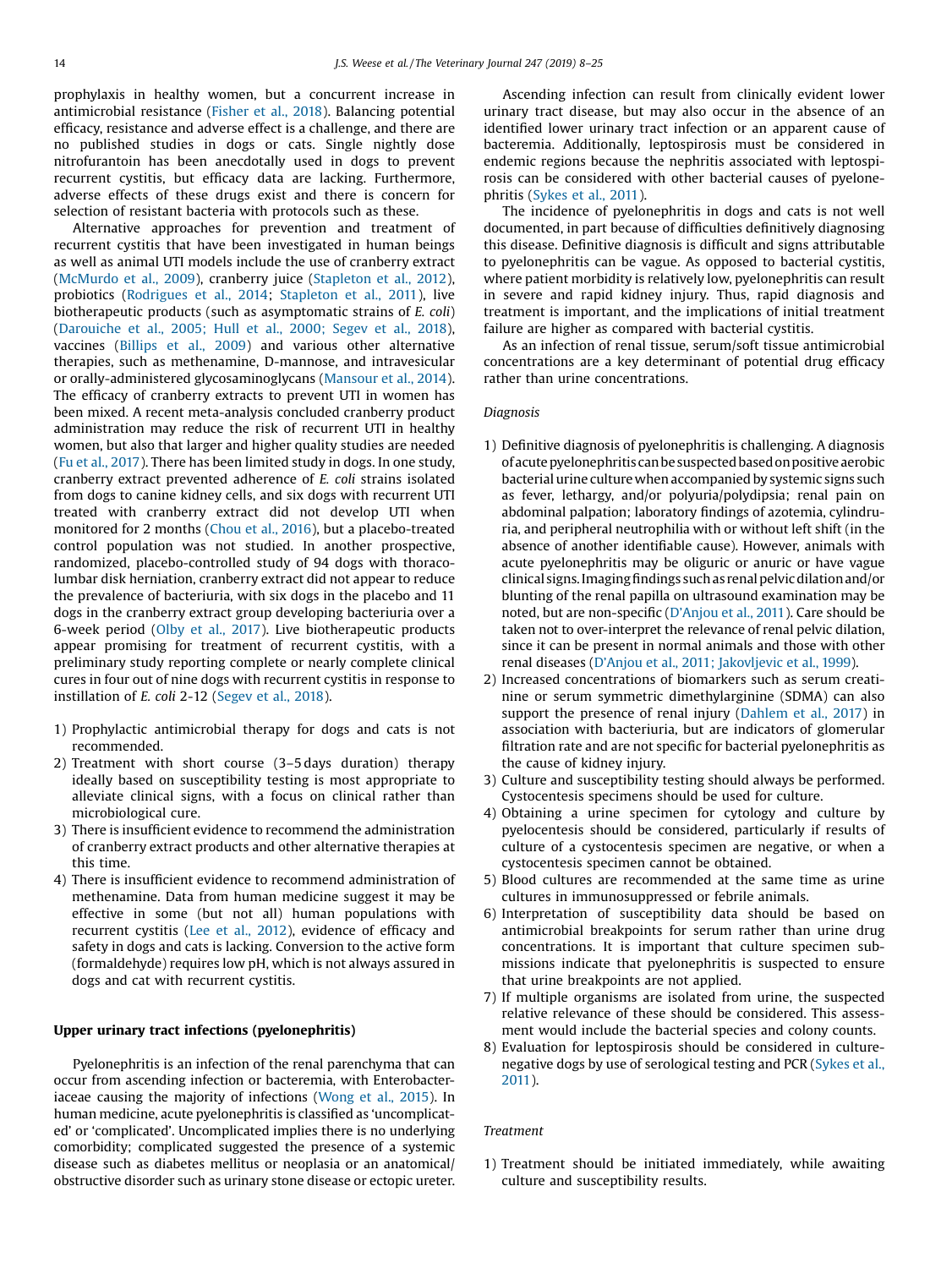- 2) Initial treatment should involve antimicrobial drugs known to have local or regional efficacy against Enterobacteriaceae. If regional data are supportive, a veterinary fluoroquinolone or cefpodoxime are reasonable first choices. Cefotaxime and ceftazidime are options for IV administration.
- 3) If ascending infection is suspected, recently obtained urine culture results should be the basis of initial therapy (remembering that serum breakpoints must be considered). If hematogenous spread is suspected, initial therapy should be based on cultures of blood or the infected site, whenever available.
- 4) Oral antimicrobial therapy is recommended in animals that otherwise appear systemically well and have normal appetite. Intravenous therapy is recommended for animals that are dehydrated, hyporexic or anorexic, or lethargic. In humans, oral antimicrobial therapy for acute pyelonephritis was as effective compared to treatment with initial parenteral treatment followed by oral antimicrobial therapy ([Hoberman](#page-16-0) et al., 1999; [Strohmeier](#page-16-0) et al., 2014).
- 5) Culture and susceptibility data should be reviewed when results are received.
	- a) If combination therapy was initiated empirically and the isolate is susceptible to both drugs, one might be discontinued if supported by evidence of clinical response.
	- b) If resistance is reported to one of the drugs, that antimicrobial should be discontinued. A second drug to which the isolate is susceptible should be substituted if the patient has not responded sufficiently; substitution is not necessary if patient response has been sufficient.
	- c) If resistance is reported to both antimicrobials and clinical evidence of improvement is not evident, antimicrobial treatment should be changed to a drug to which the offending organism is susceptible in vitro.
	- d) If resistance to the drug(s) that are used is reported but there has been good clinical response, continuation with the initial therapy could be considered, provided there are not other reasons (such as fluid therapy) that might explain clinical improvement. Otherwise, a change in antimicrobial is indicated.
- 6) Consultation with a specialist (veterinary clinical microbiologist, internist with infectious disease or nephrology/urology expertise and/or veterinary pharmacologist/pharmacist) is indicated with multidrug resistant organisms.
- 7) A diagnosis other than bacterial pyelonephritis should be considered if there is no improvement in systemic signs, hematology or serum biochemistry (e.g. azotemia, acute phase proteins) within 72 h of antimicrobial therapy and the results of culture and susceptibility indicate susceptibility to the antimicrobial used and there is confidence in client compliance. At that time, consideration should be given to a diagnosis of subclinical bacteriuria (with discontinuation of antimicrobial therapy) or for the presence of uncontrolled underlying factors (e.g. ureteroliths, neoplasia) that would need to be addressed to resolve the underlying infection.
- 8) Treatment for 4–6 weeks has previously been recommended for veterinary patients [\(Weese](#page-17-0) et al., 2011). However, the recommended duration of therapy for acute bacterial pyelonephritis in humans is 7–14 days (Gupta et al., 2011; [Morello](#page-16-0) et al., 2016). In prospective studies, clinical and microbiological cures were not inferior when comparing 750 mg/day of IV levofloxacin for 5 days compared to 500 mg/day IV followed by oral levofloxacin for 7–14 days (conventional therapy) in humans ([Ren](#page-17-0) et al., [2017](#page-17-0)). There is no reason to suspect that a longer duration would be necessary for dogs and cats. In the absence of veterinary-specific data, the Working Group recommends 10– 14 days of treatment.

#### Follow up

A recheck examination that includes physical examination, serum creatinine concentrations, urinalysis and aerobic bacterial urine culture is recommended 1-2 weeks after cessation of antimicrobials. However, if clinical signs and azotemia have resolved, consideration has to be given to the clinical relevance of microbiological failure, as it may represent subclinical bacteriuria and not indicate a need for treatment. Re-isolation of the same bacterial species as that identified initially should stimulate consideration of reasons for potential persistence, including antimicrobial resistance, urolithiasis, anatomicdefectsor immunedeficiency.Managementof positive urine cultures in animals that have responded clinically and hematologically should be as per 'Subclinical bacteriuria'.

#### Bacterial prostatitis

Bacterial prostatitis is an uncommonly encountered problem in veterinary practices in some regions because of the high prevalence of castration in the canine population. However, it is second to benign prostatic hyperplasia/hypertrophy as a leading cause of prostatic disease [\(Polisca](#page-17-0) et al., 2016). Various bacteria can be involved, including a range of Gram-negative (e.g. E. coli, Klebsiella, Pseudomonas, Pasteurella) and Gram-positive (e.g. Streptococcus, Staphylococcus) species (Niżański et al., [2014](#page-16-0)). Brucella canis is potentially important zoonotic pathogen that can also be involved ([Brennan](#page-15-0) et al., 2008).

The blood prostate barrier poses treatment challenges as it may limit penetration of antimicrobials into prostatic tissues, particularly in chronic prostatitis. While this barrier may be less effective in acute prostatitis [\(Barsanti,](#page-15-0) 2012), it is impossible to predict. Therefore, antimicrobials that are known to reach effective concentrations in the prostate should be used in all situations. Lipid soluble antimicrobials that are weakly alkaline with a high pKa are most likely to adequately cross the blood-prostate barrier (Niżański et al., [2014\)](#page-16-0). Early work using dogs as a model for human disease indicated that trimethoprim (but not sulfonamides) had good prostate penetration (Baumueller and [Madsen,1977](#page-15-0)). If antibacterial activity is dependent on the synergism of the trimethoprim-sulfonamide combination, responsemay below.However, a retrospective study in dogs provided low level evidence of comparable efficacy of trimethoprim-sulfonamides and enrofloxacin, with few adverse effects [\(Sefastsson](#page-17-0) et al., 2018). Macrolides and clindamycin are not active against the Enterobacteriaceae; therefore, they are not good empirical choices. Fluoroquinolones tend to be excellent drugs for Enterobacteriaceae and enrofloxacin has been shown to adequately penetrate the canine prostate [\(Dorfman](#page-15-0) et al.,1995). Chloramphenicol reaches prostate fluid concentrations that are only 60% of the plasma concentrations in dogs and it is doubtful that it can reach therapeutic levels in dogs. Tetracyclines (minocycline and doxycycline) reached levels in the canine prostate fluid that were <20% of the plasma concentration (Baumueller and [Madsen,1977;](#page-15-0) Fair,1974) and are therefore not recommended.

Duration of treatment has not been adequately studied in dogs. Antimicrobial treatment durations of 4–12 weeks have been recommended (Niżański et al., [2014](#page-16-0)), but comparison of different durations has not been reported. In humans, 3, 4 and 6 weeks have been most widely reported, with a systematic review indicating that no conclusions can be drawn regarding differences between those durations ([Perletti](#page-17-0) et al., 2013).

## Diagnosis

1) An investigation for underlying bacterial prostatitis should be performed in every intact male dog diagnosed with bacteriuria or bacterial cystitis.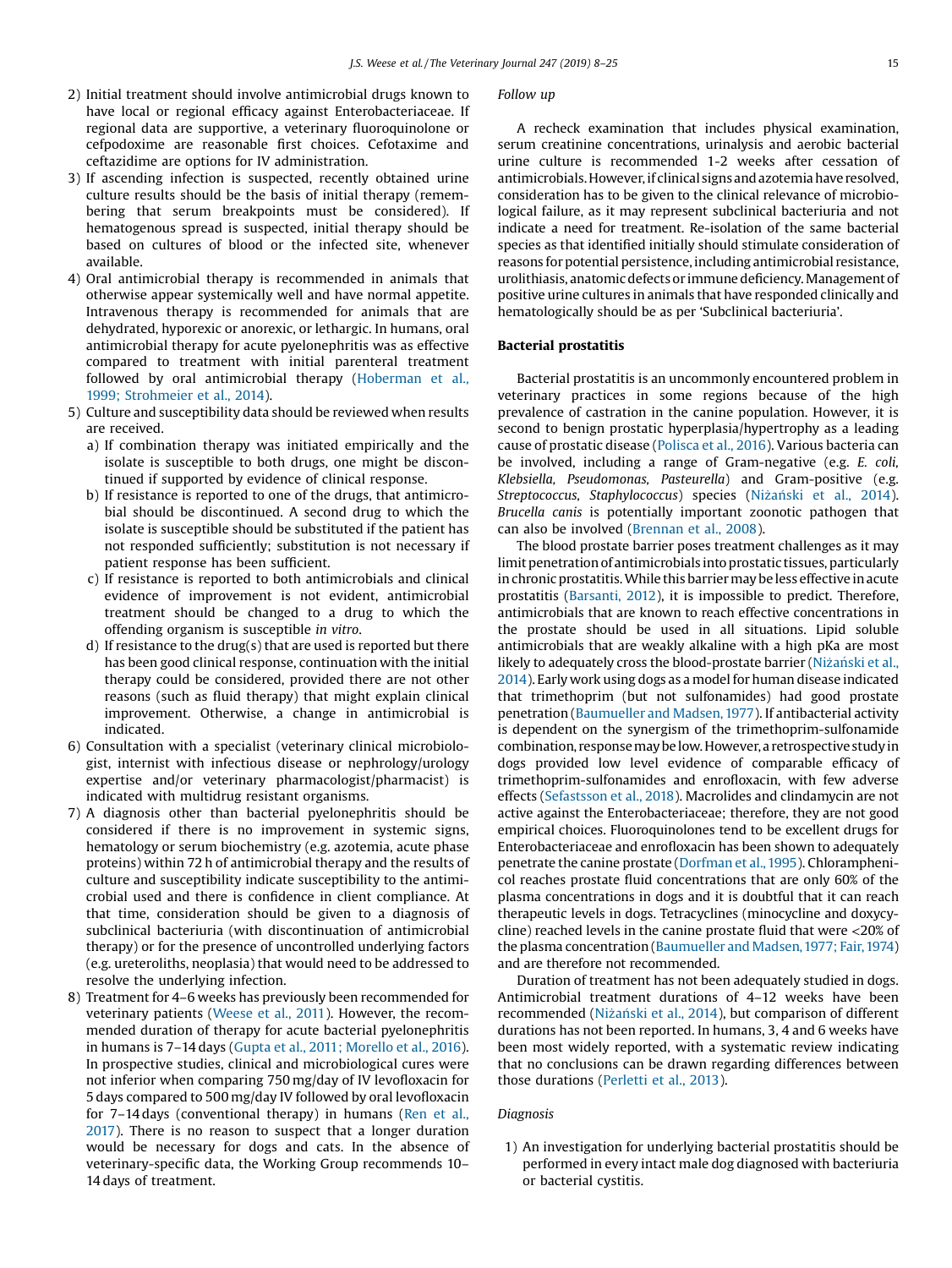- 2) A full diagnostic examination, including physical examination, per rectum palpation of the prostate, complete blood cell count, biochemical profile, urinalysis and urine culture (collected by cystocentesis) should be considered.
- 3) Ultrasonographic evaluation of the prostate is recommended to characterize the size and structure of the prostate, to identify changes consistent with neoplasia (e.g. mineralization) or abscessation.
- 4) Cytological examination and aerobic bacterial culture should be performed on the third fraction of the ejaculate, fluid collected by urethral catheterization or per-rectum prostatic massage, or prostatic fluid collected by fine needle aspiration. The latter is particularly helpful when there is strong suspicion for prostatitis and the urine culture is negative for bacterial growth. Collection of ejaculated prostatic fluid may not be possible in dogs with acute prostatitis because of pain but may be successful in some cases, particularly with methods that can include sedation and analgesia. Oftentimes, a positive urine culture combined with clinical signs and ultrasonographic findings are used to make the diagnosis of bacterial prostatitis.
- 5) Culture of ultrasound-guided aspirates or prostatic tissue biopsies can be more specific than ejaculate fluid or fluid collected by prostatic lavage as contamination is less likely. These techniques should be considered when equipment and expertise are available. Prostatic aspirates and biopsies should also be submitted for cytological or histopathological examination in cases of concurrent neoplasia.
- 6) Culture of urine collected by cystocentesis can provide a reasonable estimate of the causative agent of prostatitis but discordance between urine and prostatic fluid culture results can occur [\(Black](#page-15-0) et al., 1998).
- 7) Mycoplasma and Ureaplasma culture could be considered but is of low yield because the incidence of infections caused by these organisms is low.
- 8) Quantitative culture of prostatic fluid can be performed; however, clear data are lacking for interpretation. Prostatic fluid is not expected to be sterile because of the potential for normal reflux of bacteria into the prostate, as well as lower urinary tract contamination during ejaculation or prostatic lavage. Prostatic fluid CFU counts can be high (e.g. 100,000 CFU/mL) in healthy dogs (Barsanti and [Finco,1986](#page-15-0)). It has been suggested that a 2-log difference between prostatic and urine CFU counts is indicative of bacterial prostatitis ([Ling](#page-16-0) et al., [1983](#page-16-0)), but objective data are lacking.
- 9) Isolation of Brucella canis at any level of growth is significant, but serological testing is recommended if B. canis infection is possible because of laboratory biosafety hazards associated with isolation of this bacterium and the potential for false negative cultures. Testing for B. canis should be performed in any dog that is intended to be used for breeding.
- 10) Antimicrobial susceptibility breakpoints for serum, not urine, should be used because the concentration of the antimicrobial in the prostatic tissue is likely to most closely approximate that in the serum. However, not all antimicrobials penetrate the blood-prostate barrier equally, and this must be considered when selecting an appropriate antimicrobial.

## Treatment

1) Prostatic abscesses should be drained because of the low likelihood of resolution with medical treatment alone. Surgical or ultrasound-guided percutaneous drainage can be performed [\(Boland](#page-15-0) et al., 2003). This should be performed after culture results are available, whenever possible, to facilitate proper peri-operative antimicrobial therapy. Concurrent with drainage, treatment as for chronic prostatitis should be administered.

- 2) Empirical treatment should target Enterobacteriaceae ideally with knowledge of local susceptibility trends. Administration of a veterinary fluoroquinolone should be considered while awaiting culture and susceptibility testing results, particularly if brucellosis is suspected.
- 3) Trimethoprim-sulfonamide has a spectrum of activity that includes a broad range of potential pathogens. While sulfadiazine does not reach high levels in prostatic tissue, low-level evidence indicated comparable efficacy to enrofloxacin with limited adverse effects and it is commonly used in some countries.
- 4) Clindamycin and macrolides can effectively penetrate the blood-prostate barrier, but should only be used based on culture and susceptibility test results, and not for empiric therapy because of lack of efficacy against Gram-negative bacteria.
- 5) The blood-prostate barrier reduces the penetration of many drugs, such as penicillins, cephalosporins, aminoglycosides and tetracyclines. This barrier is typically considered to be less intact in acute prostatitis; however, these drugs should be avoided, regardless of in vitro susceptibility data, particularly in cases of chronic prostatitis.
- 6) If a bacterial isolate that is resistant to fluoroquinolones, trimethoprim-sulfamethoxazole, clindamycin and chloramphenicol is present, consultation with a theriogenologist, veterinary microbiologist, pharmacologist or internist with expertise in infectious diseases or urology is recommended.
- 7) Ciprofloxacin should not be used because of the unpredictable bioavailability in dogs [\(Papich,](#page-17-0) 2012) and relatively poor prostate penetration compared to enrofloxacin ([Albarellos](#page-15-0) et al., 2006; [Dorfman](#page-15-0) et al., 1995).
- 8) Fosfomycin is an option for treatment of prostatitis caused by multidrug resistant Gram-negative organisms in people ([Grayson](#page-16-0) et al., 2015), and while veterinary data are lacking, this drug (dosed every 8 h) could be considered for treatment of resistant Gram-negative infections.
- 9) Limited data are available to guide duration of treatment. Four weeks is typically recommended for acute prostatitis, with 4–6 weeks for chronic disease [\(Barsanti,](#page-15-0) 2012; Niżański et al., [2014\)](#page-15-0). Shorter durations might be effective in acute cases that are castrated and where there is quick clinical response; however, objective data are lacking. A longer duration of treatment may be required in some chronic cases, particularly when abscessation is present or when castration is not performed ([Cowan](#page-15-0) et al., 1991).
- 10) Castration should be recommended in dogs that are not intended for breeding. Castration does not alter the recommended antimicrobial drug choice or duration, but should be performed as early as is possible.
- 11) Other medical approaches to control underlying prostatic disease should be considered (e.g. finasteride, androgen receptor antagonists or GnRH agonists). These approaches are less successful when intraprostatic cysts or abscesses are present. Ultrasonographic re-evaluation of prostatic size and internal architecture is advised in dogs 8–12 weeks after treatment.
- 12) When initial treatment has failed and antimicrobial resistance or other correctable factors such as client compliance have not been implicated as the cause, resolution of infection is unlikely. In such cases, castration is strongly recommended, if not performed initially.
- 13) Poor initial response to therapy should lead to re-assessment of the diagnosis and if prostatitis is still suspected. Collection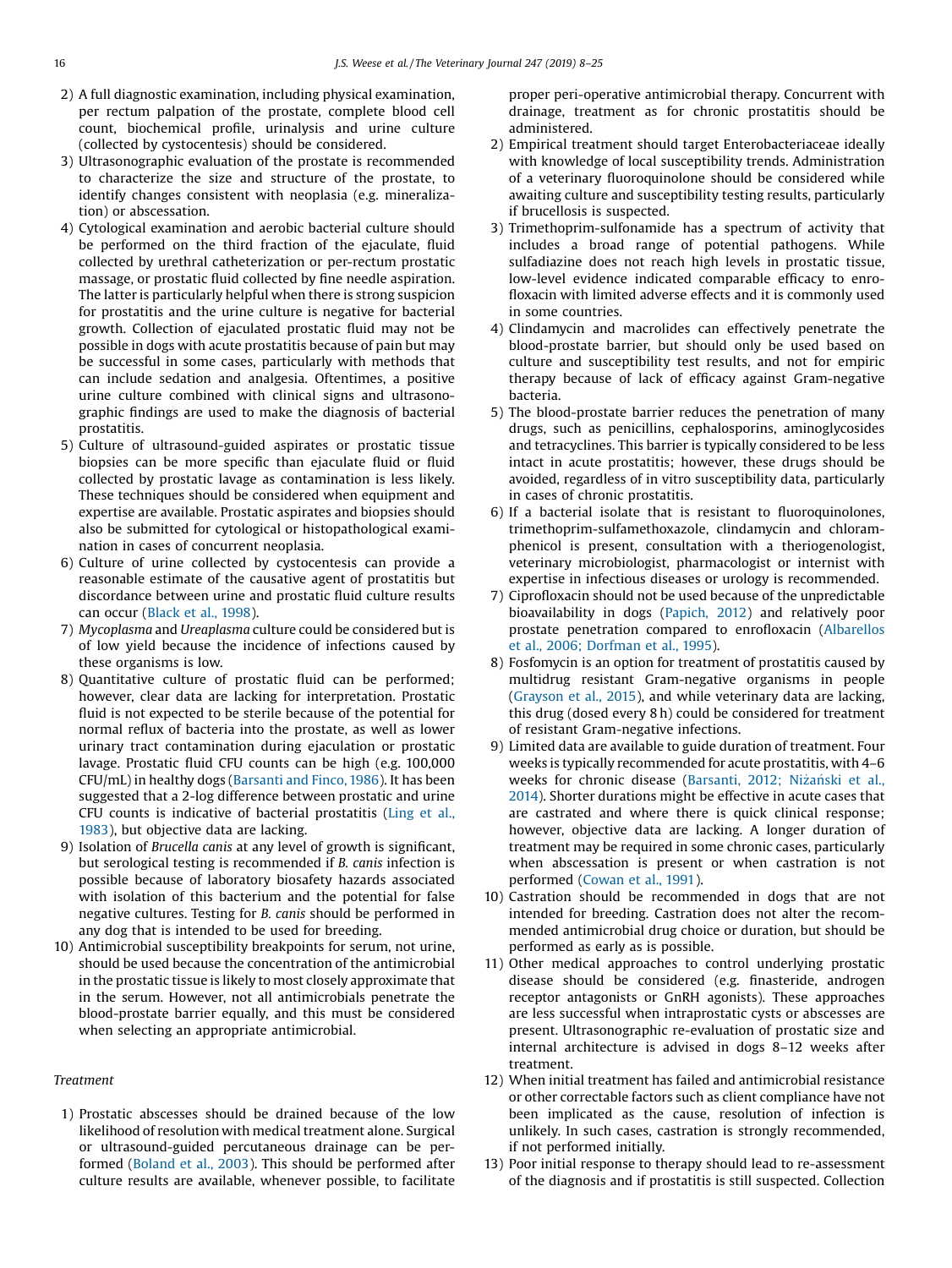of ultrasound-guided fine needle aspirate of prostatic cyst fluid or prostatic tissue core biopsy for culture and cytology or histopathology should be considered, and/or a BRAF test if not already performed. If further testing is not possible and prostatitis is still suspected, empirical change to a different antimicrobial can be considered because ejaculate culture does not always correlate with prostatic cyst fluid or prostate tissue core biopsy culture (Ling et al., [1990\)](#page-16-0). A drug from a different drug class should be chosen if an empirical change is made.

14) In dogs with persistent prostatic abnormalities (e.g. prostatomegaly) but no clinical signs consistent with prostatitis, subsequent treatment should focus on treatment of episodes of cystitis that develop. This should be managed as described under 'Sporadic bacterial cystitis or "Bacterial prostatitis", with the goal being elimination of clinical signs.

## Follow-up

- 1) Prostatic size should be monitored by ultrasound  $\pm$  transrectal palpation.
- 2) Culture of prostatic fluid or urine can be performed during the course of therapy, but is not recommended. Clinical response and monitoring of prostatic size/architecture are better indicators of whether treatment is successful. Semen quality improves with resolution of bacterial prostatitis in most cases.

## Subclinical bacteriuria

Subclinical bacteriuria is defined as the presence of bacteria in urine as determined by positive bacterial culture from a properly collected urine specimen, in the absence of clinical evidence of infectious urinary tract disease. Terminology such as 'urinary tract infection' or 'occult infections' have been used in reference to animals with positive bacterial cultures but no clinical signs of lower urinary tract disease (McGuire et al., 2002; [Peterson](#page-16-0) et al., [2012](#page-16-0)); however, this terminology should be avoided. The term bacteriuria has been used to describe cases where bacteria are visible cytologically, irrespective of culture results [\(Way](#page-17-0) et al., [2013](#page-17-0)); however, diagnosis of bacteriuria should be based on culture [\(Nicolle](#page-16-0) et al., 2005). Cytological evaluation is an important part of urinalysis in animals with suspected urinary tract disease and results must be considered in the context of other data. An increased urine sediment white blood cell count has been associated with increased odds of a positive culture [\(Forrester](#page-15-0) et al., [1999;](#page-15-0) O'Neil et al., 2013), but this has not been a consistent finding [\(McGuire](#page-16-0) et al., 2002). Poor agreement between cytological detection of bacteria and positive urine culture has been reported in dogs (McGhie et al., 2014; [Peterson](#page-16-0) et al., 2012). Increased urine sediment red blood cell count is also not predictive of positive cultures [\(Forrester](#page-15-0) et al.,1999; O'Neil et al., 2013). Thus, cytological data are useful adjunctive data to assess animals with potential urinary tract disease but may not be highly predictive of culture results, infectious disease or correlate well with clinical signs of upper or lower urinary tract disease. Similarly, proteinuria is not predictive of subclinical bacteriuria.

Subclinical bacteriuria is not uncommon, even in individuals with no known predisposing factors. Rates of 2.1–12% have been reported in healthy dogs [\(McGhie](#page-16-0) et al., 2014; O'Neil et al., 2013; [Peterson](#page-16-0) et al., 2012; Wan et al., 2014; Way et al., 2013), with higher rates (15–74%) in groups such as dogs with diabetes mellitus, morbidly obese dogs, puppies with parvoviral enteritis, dogs with acute disk herniation, chronically paralyzed dogs and dogs treated with cyclosporine or glucocorticoids (Baigi et al., 2017; [Koutinas](#page-15-0) et al., 1998; Lusby et al., 2011; [McGuire](#page-15-0) et al., 2002; Olby et al., 2017; [Peterson](#page-15-0) et al., 2012; Torres et al., 2005). Study of subclinical bacteriuria has been limited in cats and the prevalence may be lower than reported in dogs; however, rates of 1–13% have been reported in healthy cats ([Eggertsdóttir](#page-15-0) et al., 2011; Puchot et al., 2017; [White](#page-15-0) et al., 2016). No evidence of an association between subclinical bacteriuria and risk of development of cystitis or other infectious complications has been reported in dogs or cats, although study has been limited. A study of 101 healthy female dogs identified bacteriuria in nine (8.9%) and found no association with subsequent cystitis development over a 3 month follow-up period (Wan et al., [2014](#page-17-0)). Bacteriuria was not associated with fever or survival in a study of paralyzed dogs ([Baigi](#page-15-0) et al., 2017). Similarly, a study of older cats reported that of 256 urine samples evaluated from 67 cats, subclinical bacteriuria occurred in 10–13% of samples and subclinical bacteriuria did not adversely affect survival despite withholding antimicrobials ([White](#page-17-0) et al., 2016).

In humans, there is abundant support that antimicrobial treatment is not needed for asymptomatic bacteriuria (the human analogue of subclinical bacteriuria), even in most compromised patients (Dalal et al., 2009; Harding et al., 2002; [Trautner](#page-15-0) and [Grigoryan,](#page-15-0) 2014). While bacteriuria rates are high in various populations (e.g. diabetics, the elderly, patients with paralysis), treatment guidelines such as Infectious Diseases Society of America Guidelines for the Diagnosis and Treatment of Asymptomatic Bacteriuria in Adults and European Association of Urology guidelines on urological infections do not recommend treating asymptomatic bacteriuria in almost all patient groups ([Bonkat](#page-15-0) et al., 2017; [Nicolle](#page-15-0) et al., 2005). Exceptions are patients undergoing transurethral resection of the prostate and patients that will be undergoing urologic procedures that result in mucosal bleeding [\(Nicolle](#page-16-0) et al., 2005). Screening and treatment of pregnant women is recommended [\(Nicolle](#page-16-0) et al., 2005); however, this has recently been questioned because while an association between untreated bacteriuria and pyelonephritis was identified, the low burden of pyelonephritis and potential adverse effects of antimicrobials may not justify universal treatment [\(Nicolle,](#page-16-0) [2015](#page-16-0)). Treatment is specifically not recommended for premenopausal, non-pregnant women, those with diabetes, older individuals in the community, elderly institutionalized individuals or individuals with spinal cord injuries [\(Nicolle](#page-16-0) et al., 2005). Thus, even in what would be considered high-risk populations, treatment of asymptomatic bacteriuria is discouraged and intensive measures are used to reduce the treatment of asymptomatic bacteriuria ([Hartley](#page-16-0) et al., 2015; Lee et al., 2015; Leis et al., 2014). These efforts are typically focused around antimicrobial stewardship from an antimicrobial resistance standpoint, but reduction in unnecessary treatment is also desirable because of cost, adverse effects of antimicrobials, and lack of evidence that treatment improves outcome in almost all patient groups ([Nicolle,](#page-16-0) 2014). While treatment might eliminate the current bacteriuria event, recolonization often follows (Dalal et al., [2009](#page-15-0)). A systematic review in humans concluded that while bacteriuria may be eliminated in the short-term, the effect is not sustained and recolonization is common, leading to no impact on overall morbidity or mortality (Dull et al., [2014\)](#page-15-0). Further, two studies have reported significantly higher bacteriuria recurrence rates in women treated for asymptomatic bacteriuria compared to untreated controls ([Cai](#page-15-0) et al., [2012;](#page-15-0) Cai et al., 2015). Treated women also had higher rates of antimicrobial resistance in E. coli isolated from subsequent UTI ([Cai](#page-15-0) et al., [2015\)](#page-15-0).

Identifying clinical signs of cystitis may be challenging in some animals (e.g. animals with paresis or whose owners are unobservant). However, there are similarities to some human populations (e.g. paralyzed individuals or those with dementia). In those populations, the presence of changes such as abnormal odor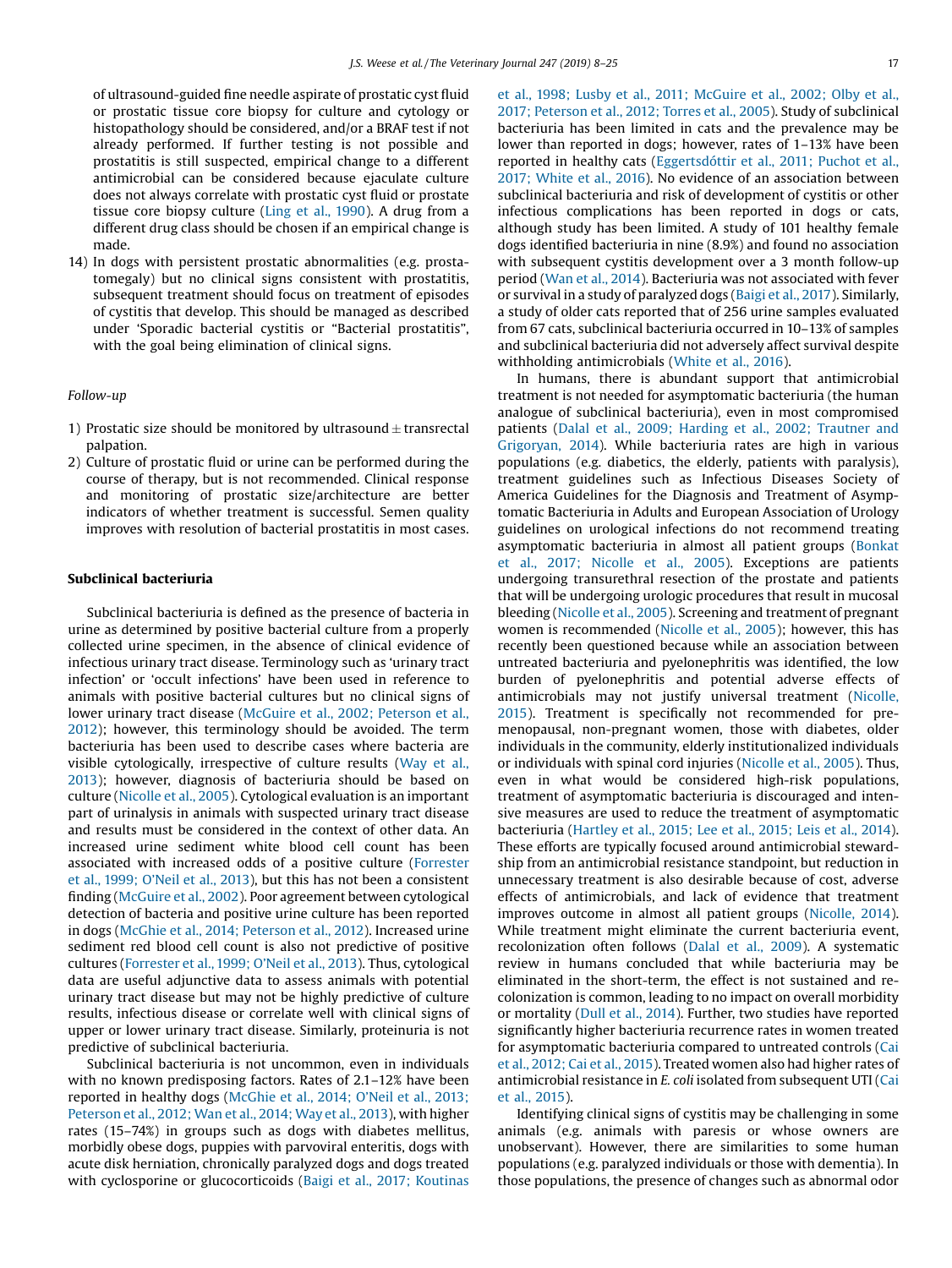or pyuria are not indications to treat (Hill et al., [2013](#page-16-0)) Therefore, clinicians must critically assess their (and the owner's) ability to detect clinical signs, along with the patient's clinical and laboratory results, but should not automatically assume that bacteriuria indicates cystitis (and a need to treat).

#### Diagnosis

- 1) There are few indications for culture of urine from animals that do not have lower urinary tract signs (Table 4). Culture of urine from animals with no evidence of urinary tract disease should not be performed when there would be no indication to treat based on a positive culture result. This includes patients with comordibities, particularly those with disease such as hyperadrenocorticism and diabetes mellitus, where subclinical bacteriuria is often reported ([Forrester](#page-15-0) et al., 1999; McGuire et al., [2002\)](#page-15-0). While study of the clinical implications of subclinical bacteriuria in animals is lacking, in humans, treatment of asymptomatic bacteriuria in patients with endocrinopathy and most other comorbidities is not recommended (Dalal et al., 2009; [Georgiadou](#page-15-0) et al., 2015; Harding et al., 2002; Mody and [Juthani-Mehta,](#page-15-0) 2014; Zalmanovici [Trestioreanu](#page-15-0) et al., 2015). There is no evidence (or clear reason to suspect) that the situation would be different in dogs and cats. Situations where treatment of subclinical bacteriuria would be indicated are rare; therefore, testing should rarely be required.
- 2) A diagnosis of subclinical bacteriuria is made based on identification of bacteria by culture of urine collected via cystocentesis in an animal without clinical signs attributable to bacterial cystitis. While confirmation of bacteriuria through isolation of the same bacterial species in two subsequent samples is a requirement for diagnosis in humans ([Nicolle](#page-16-0) et al., [2005](#page-16-0)), this still provides limited clinical guidance because there is rarely an indication to treat subclinical bacteriuria, regardless of the duration or persistence of bacteriuria.
- 3) Cystocentesis is the preferred method for urine collection and urine should not be collected by other methods unless there are contraindications to cystocentesis, as per 'Sporadic bacterial cystitis'.
- 4) Bacterial cell count, typically expressed as CFU/mL, cannot differentiate subclinical bacteriuria from bacterial cystitis. Subclinical bacteriuria is differentiated from bacterial cystitis by the absence of clinical signs and not by the bacterial load. Heavy growth on quantitative culture data (e.g.>100,000 CFU/ mL) can be present in animals with subclinical bacteriuria [\(Forrester](#page-15-0) et al., 1999) and there is no evidence that high CFU counts indicate a greater risk of disease development. Subclinical bacteriuria is also not defined by the presence or absence of pyuria on urine sediment examination.
- 5) Re-testing of bacteriuric animals is not recommended. If subclinical bacteriuria was identified initially, something that should be uncommon since testing is rarely indicated, re-testing is rarely indicated, regardless of whether treatment was

provided. Consideration of potential reasons for bacteriuria is important and the patient should have a full evaluation if, for some reason, a urine sample from a clinically normal animal is cultured.

## Treatment

- 1) Treatment of subclinical bacteriuria with antimicrobials is rarely indicated and is discouraged. In animals where it is unclear whether clinical signs are attributable to cystitis, a short course (e.g. 3–5 days duration) of antimicrobials as recommended for sporadic cystitis could be considered. If there is no clinical response, antimicrobials should be discontinued, as an infectious process is unlikely.
- 2) Treatment of animals with pyuria or other cytological abnormalities without lower urinary tract signs is not recommended. Previous guidelines ([Weese](#page-17-0) et al., 2011) supported treatment of animals with no clinical signs but cytological evidence of inflammation (pyuria). However, treatment of pyuria in humans in the absence of clinical evidence of cystitis is not recommended ([Nicolle](#page-16-0) et al., 2005). There is currently no evidence in veterinary medicine that would indicate a different approach to that taken in humans.
- 3) The isolation of a multidrug resistant bacterial species should not affect the decision whether to treat subclinical bacteriuria. Antimicrobial resistance genes are not virulence factors and resistant organisms are not more likely to cause disease than their susceptible counterparts. Anecdotal information suggests that multidrug resistant organisms will sometimes be replaced with susceptible organisms if treatment is withheld, at which time treatment with routine antimicrobials may be more practical if such treatment becomes clinically indicated (e.g. if the animal subsequently develops cystitis).
- 4) Treatment of subclinical bacteriuria caused by multidrug resistant pathogens for infection control purposes (e.g. to eliminate urine shedding of a possible pathogen) is not recommended. It is reasonable to assume that the bacterial strain in the bladder is also present in the gastrointestinal tract; therefore, even if bacteria are eliminated from the bladder with antimicrobials, it would likely have limited impact on the overall risk posed by the patient.
- 5) In rare circumstances, treatment of subclinical bacteriuria may be considered if there is concern that there is a particularly high risk of ascending or systemic infection or that the bladder may be a focus of extra-urinary infection. Good data are lacking to define high-risk populations, treatment is rarely recommended in most compromised human population [\(Nicolle](#page-16-0) et al., 2005) and it is likely that there are few animals that actually fall into this category. Therefore, treatment on the basis of suspected high risk of complications should be used sparingly.
- 6) In patients that are unable to display clinical signs of cystitis (e.g. spinal cord injury), a clinical judgement must be made,

#### Table 4

Situations where urine culture may be considered in dogs and cats that do not have lower urinary tract signs.

| Situations where screening may be indicated               | Suspected pyelonephritis<br>Investigation of the bladder as a source of bacteremia/septicemia<br>Patients that are to undergo a surgical or minimally invasive procedure that will involve entering or<br>transection of the urinary tract<br>Dogs with suspected struvite urolithiasis |
|-----------------------------------------------------------|-----------------------------------------------------------------------------------------------------------------------------------------------------------------------------------------------------------------------------------------------------------------------------------------|
| Situations where screening is sometimes performed but the | Diabetic patients that are difficult to regulate or are ketoacidotic                                                                                                                                                                                                                    |
| relevance is unclear                                      | Animals with spinal cord disease that cannot reliably display evidence of lower urinary tract disease                                                                                                                                                                                   |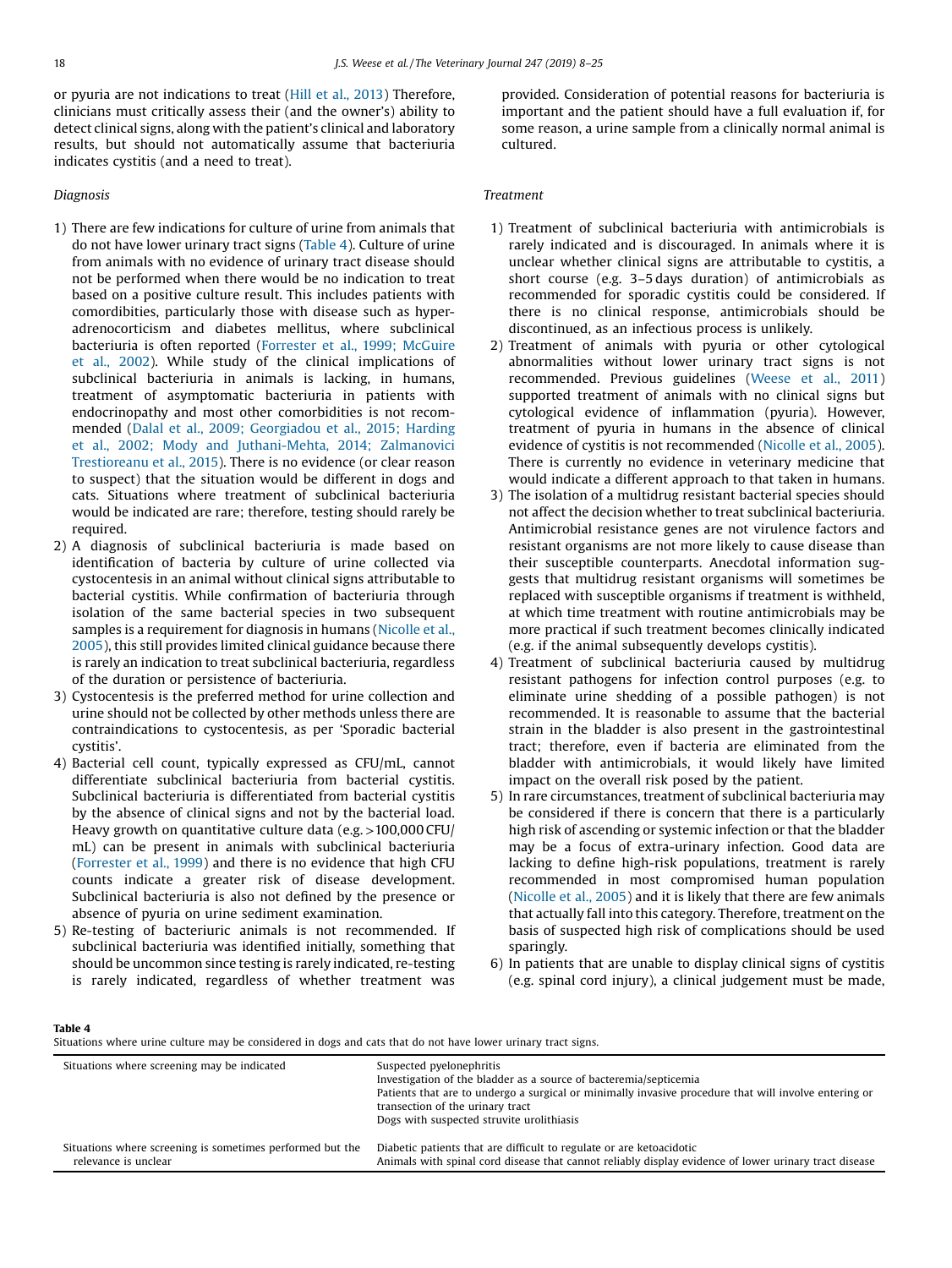ensuring that consideration of the need and potential adverse impacts (e.g. adverse drug effects, antimicrobial resistance) are balanced. Patients that are unable to display clinical signs of cystitis complicate decision-making, as determining what represents 'subclinical' is difficult. Many of these patients are also likely regularly or persistently bacteriuric, further complicating matters. In those patients, the presence of systemic signs (e.g. fever) would be an indication for treatment. The relevance of changes in urine appearance and odor (e.g. gross discoloration, malodor) to differentiate infection from subclinical bacteriuria is unclear. However, sometimes a short course of treatment (e.g. 3–5 days duration) could be considered for the quality of life issues if bacteriuria may be playing a role.

- 7) Treatment of subclinical bacteriuria caused by plaqueforming (Corynebacterium urealyticum) and urease-producing (e.g. staphylococci) organisms could be considered because of their associations with encrusting cystitis and struvite urolith formation, respectively (Bailiff et al., [2005;](#page-15-0) Biegen et al., 2013; [López-Medrano](#page-15-0) et al., 2008; Raab et al., [2015\)](#page-15-0). Because of the potential difficulties in treating these conditions, consideration of a single short course (3–5 days duration) of treatment, as per 'Sporadic bacterial cystitis', could be considered after confirming that bladder wall plaque or uroliths are not present. However, it is unknown whether this is a necessary or effective approach. Continued treatment of subclinical bacteriuria with these strains is likely not warranted.
- 8) There is currently no evidence that screening bacterial isolates for urovirulence factors should impact decision-making for subclinical bacteria as there are currently no data that indicate isolation of a bacterial strain that possesses urovirulence genes is of greater clinical relevance to an individual patient or that treatment will reduce the risk of disease.
- 9) In some situations, imaging or other diagnostic modalities may identify lesions that indicate the need for treatment in animals without overt signs of lower urinary tract disease (e.g. emphysematous cystitis, bladder wall mass). For any patient, consideration of the totality of clinical, imaging and laboratory results is required to determine whether treatment is indicated, and whether antimicrobials are indicated as part of that. An individual tailored approach should be implemented on a case by case basis.
- 10) There is currently no evidence that use of adjunctive treatments (e.g. cranberry extracts or probiotics) for prevention of cystitis or subclinical bacteriuria is effective, but there is no contraindication to the use of treatments and supplements that are known to be safe.
- 11) If an animal that was recently diagnosed with subclinical bacteriuria subsequently develops signs consistent with cystitis or pyelonephritis, treatment designed to target the organism isolated while clinical signs were absent can be considered. However, the likelihood that a subsequent infection is caused by a previous bacteriuria isolate is not known and probably decreases with time from the last culture. Repeat culture is indicated to determine the optimal treatment. If bacteriuria with a multidrug resistant bacterial species was previously diagnosed, consideration should be given to treating with analgesics while awaiting culture results. If there is a need to treat empirically, empirical treatment as per 'Sporadic bacterial cystitis' (e.g. amoxicillin) is recommended in animals with bacterial cystitis. If pyelonephritis is suspected, treatment targeting the previously-identified resistant bacterial isolate should be considered, with a plan to de-escalate once culture results are available if a susceptible organism is identified.

#### Urinary catheters

Urethral catheterization is a common procedure in veterinary medicine and a critical component of the management of some patients. However, as a urethral catheter acts as a direct communication between the external environment and the bladder, catheterization is associated with an inherent risk of bacteriuria or bacterial cystitis.

The presence of a urinary catheter can predispose to infection as a result of ascending migration of bacteria into the bladder, either within the catheter lumen, or along the outer surface of the catheter. Intraluminal migration is facilitated through poor catheter management (e.g. open collection systems, failure to keep the collection bag below the level of the patient, contamination during catheter system maintenance). Extraluminal migration is thought to be the main route of infection in humans [\(Hooton](#page-16-0) et al., [2010\)](#page-16-0). Contamination of the bladder can also occur during catheter placement or, less commonly, from bacteremia that results in bacteriuria.

Colonization of the urinary catheter or bladder can result in cystitis, subclinical bacteriuria or extra-urinary infection. In humans, catheter-associated bacterial cystitis are among the most common healthcare-associated infection, and result in significant patient morbidity, healthcare costs and occasionally mortality ([Hooton](#page-16-0) et al., 2010). The causative bacteria commonly originate from the patient's own enteric microbiota, and the duration of catheterization is the most important risk factor for the development of infection. In addition to the local effects of bacterial infection, the bladder can be a source of systemic infection, and it has been estimated that approximately 15% of human hospitalassociated bacteremia cases have their origin in the urinary tract (Bryan and [Reynolds,](#page-15-0) 1984).

Comparable veterinary data on the impact of catheterassociated bacterial cystitis are lacking; however, it is probably lower than in humans because there are fewer catheterized veterinary patients and fewer patients that are catheterized for extended periods of time. The incidence of cystitis following urinary catheterization in dogs and cats is poorly characterized, in part because of the failure to differentiate subclinical bacteriuria and cystitis. Regardless, the prevalence of bacteriuria in catheterized dogs and cats is high (10–55%) (Bubenik and [Hosgood,](#page-15-0) 2008; Bubenik et al., 2007; Hugonnard et al., 2013; [Ogeer-Gyles](#page-15-0) et al., 2006; [Ruple-Czerniak](#page-15-0) et al., 2013; Sullivan et al., 2010), with the majority of those cases likely representing subclinical bacteriuria. Differentiation of cystitis from subclinical bacteriuria is important because of the high incidence of subclinical bacteriuria, but the potential importance of bacterial cystitis.

- 1) Proper (aseptic) catheter placement and maintenance are critical.
- 2) Open collection systems should not be used [\(Hooton](#page-16-0) et al., [2010\)](#page-16-0).
- 3) Urinary catheters should be inspected regularly for any problems that could predispose to infection (e.g. breaks, gross fecal contamination).
- 4) Routine catheter replacement to prevent bacteriuria or cystitis is not recommended.
- 5) The duration of catheterization should be as short as possible. The need for a urinary catheter should be re-evaluated regularly (at least daily, if not more frequently) and catheters should be removed as soon as they are deemed unnecessary. In humans, prompt catheter removal is considered one of the most, if not the most, important infection prevention tool [\(Tenke](#page-17-0) et al., 2014).
- 6) Intermittent catheterization could be considered in selected patients where repeated atraumatic catheterization is possible.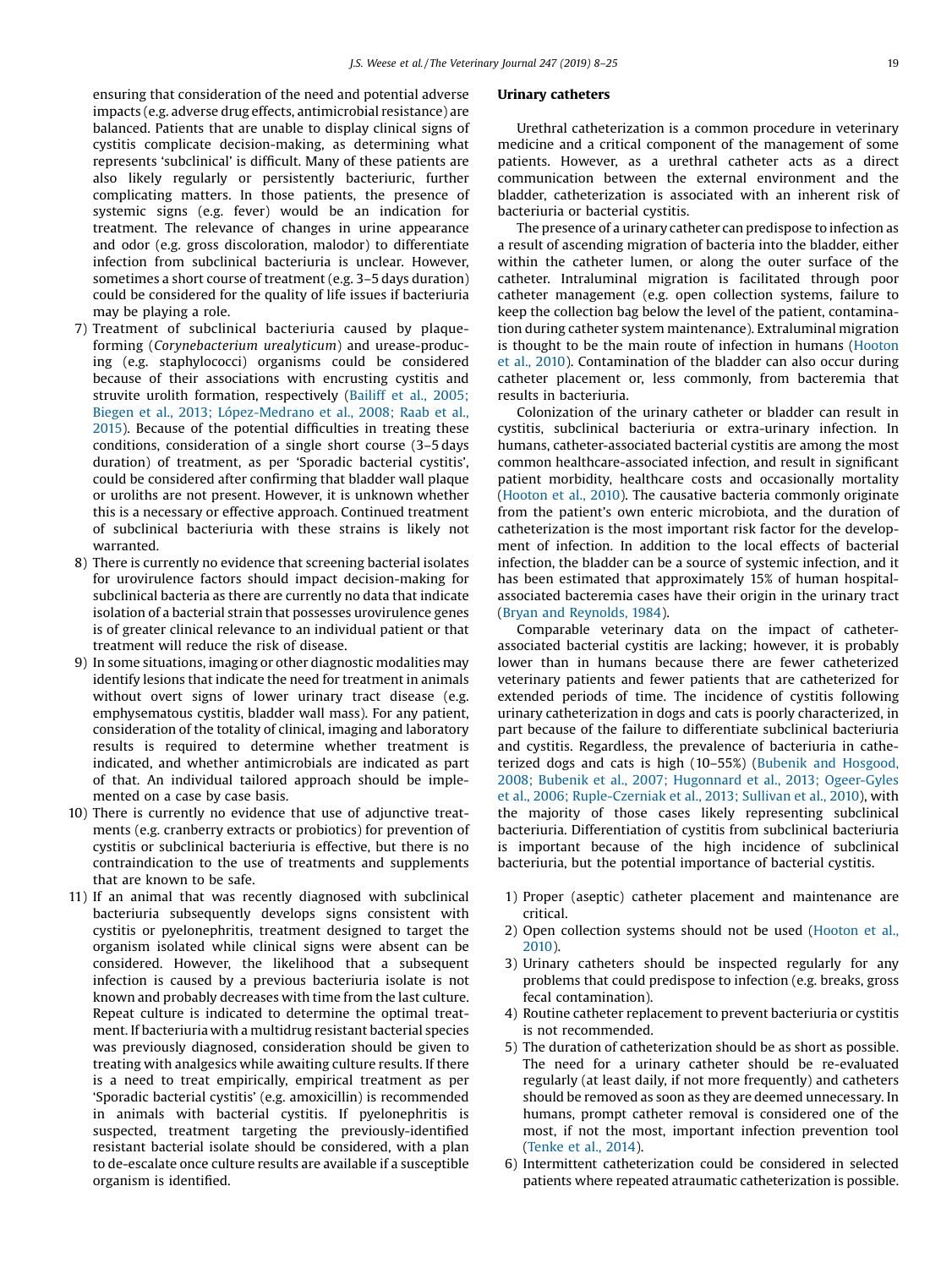- 7) Routine cytological evaluation of urine is not recommended for detection of bacteriuria or bacterial cystitis. Pyuria, hematuria or cytological evidence of bacteria can occur in the absence of cystitis.
- 8) Urine culture is not recommended in the absence of clinical signs consistent with cystitis, pyelonephritis, or where the bladder is being investigated as a potential source of systemic infection.
- 9) Treatment of bacteriuria in the absence of clinical evidence of cystitis or pyelonephritis is not recommended.
- 10) Prophylactic antimicrobial therapy for prevention of cystitis in catheterized animals is not indicated.
- 11) The use of methenamine as a urinary antiseptic [\(Hooton](#page-16-0) et al., [2010](#page-16-0)) is not recommended.
- 12) There is currently no evidence that cranberry extracts or probiotics for prevention of catheter-associated bacterial cystitis are effective, but there is no contraindication to the use of treatments and supplements that are known to be safe.
- 13) Infusion of biocides or antimicrobials into the bladder via the catheter is not recommended.
- 14) Catheter removal or replacement is not required in animals with subclinical bacteriuria, considering bacteriuria is common and not predictive of cystitis. Further, changing catheters might increase the risk of infection from contamination or trauma during catheter replacement.
- 15) While urinary catheters coated with antibacterial substances such as silver or chlorhexidine may reduce bacterial colonization of the catheter and biofilm formation ([Ogilvie](#page-16-0) et al., 2015; Segev et al., 2013), there is inadequate clinical evidence to support their use for prevention of catheter-associated bacterial cystitis.

#### Management of patients after urinary catheter removal

- 1) Culture of the catheter tip at the time of catheter removal is not recommended (Smarick et [al.,2004](#page-17-0)).Colonizationof catheter tips is common (e.g. up to 42–56% in dogs and cats)([Hugonnard](#page-16-0) et al., 2013; [Smarick](#page-16-0) et al., 2004) and catheter tip culture results are not predictive of development of cystitis [\(Smarick](#page-17-0) et al., 2004).
- 2) Routine urine culture after catheter removal is not recommended; however, if specific aspects about the case indicate a need for culture, cystocentesis should be performed, whenever possible.
- 3) If clinical signs of cystitis develop after catheter removal, diagnosis should be performed as per 'Sporadic bacterial cystitis' (i.e. using cystocentesis, if possible).
- 4) There is no indication for routine (prophylactic) antimicrobial treatment following urinary catheter removal in an animal with no evidence of cystitis.

#### Catheterized animals with clinical signs of cystitis

- 1) Bacterial cystitis should be suspected in catheterized animals that develop lower urinary tract signs, yet such patients may not be easily identified (e.g. dogs with indwelling catheters for management of intervertebral disk disease). As such, infection should be suspected in all cases of fever of unknown origin or bacteremia with an unknown focus.
- 2) A sudden change in the character of the urine (e.g. odor, gross appearance) should prompt consideration of whether bacterial cystitis has developed. These changes are not necessarily indicative of bacterial infection and should prompt further investigation, not necessarily treatment.
- 3) Urine culture should always be performed if bacterial cystitis or bacteremia is suspected. If catheterization is still required and signs of bacterial cystitis are present, the recommended

approach is to remove the catheter, collect urine by cystocentesis, then place a new catheter. If this is not possible, the catheter should be removed, a new catheter placed and urine collected from the new catheter for culture. The first 3–5 mL of urine collected should be discarded before collecting the urine specimen for culture.

- 4) Culture of the catheter tip at the time of removal is not recommended because of the potential for colonization of the catheter with various bacteria, as well as contamination during catheter removal.
- 5) Urine culture should never be performed on urine from the collection bag or other part of the urine collection system.
- 6) Treatment of catheter-associated bacterial cystitis is more likely to be successful if the catheter can be removed. The cost-benefit of removing or retaining the catheter should be considered in the context of management of the infection and the patient's underlying disease condition.
- 7) In uncommon situations where treatment is indicated, antimicrobials should be selected as per 'Sporadic bacterial cystitis'.
- 8) After clinically-apparent resolution of catheter-associated bacterial cystitis, if the catheter cannot be removed, it should be replaced with a new catheter, since colonization of the catheter is likely, even with clinically successful treatment.

## Urological surgery, minimally invasive urological procedures and urologic implants

The number and type of minimally invasive urologic procedures have increased in dogs and cats over the last 5–10 years. Currently, procedures performed include cystoscopy, cystoscopic bladder biopsy, cystoscopy-guided laser lithotripsy for removal of bladder and urethral stones, urethrotomy and urethrostomy, injection of bulking agents for treatment of urinary incontinence, voiding urohydropropulsion, urethral stent placement, ureteral stent placement, subcutaneous ureteral bypass (SUB) placement, urodynamic procedures, and cystoscopic laser ablation for ectopic ureters. Potential sources of infection during urologic procedures are the skin, as well as the vaginal and rectal microbiota. Procedures may be complicated by the presence of active infection at the surgical site, infection of adjacent sites (e.g. prostate) or subclinical bacteriuria. The implications of infection may be high in some situations because of the potential for persistent colonization of devices such as stents. Detailed American and Canadian guidelines have been developed for use in human patients [\(Mrkobrada](#page-16-0) et al., 2015; Wolf et al., 2008). Veterinary evidence pertaining to this topic is lacking.

Current recommendations in humans are that patients should be screened for asymptomatic bacteriuria before urologic surgery is performed (Wolf et al., [2008](#page-17-0)). If urine culture yields significant bacterial growth or the presence of a colonized urolith is suspected, then treatment as per 'Sporadic bacterial cystitis' based on susceptibility test results is recommended to reduce bacterial counts before proceeding.

In addition to considering prophylactic antimicrobial therapy, careful attention should be paid to surgical techniques that reduce the risk of infection, including hair clipping, handwashing, the wearing of sterile gloves, proper skin antisepsis, ways to minimize procedure times, and maintaining sterility of introduced devices. Use of novel devices with silver alloy or antimicrobial coatings may also be effective.

#### Pre-operative screening

1) Bacterial culture of urine collected by cystocentesis is indicated prior to cystoscopic procedures or laparoscopic or open urologic surgery, when possible.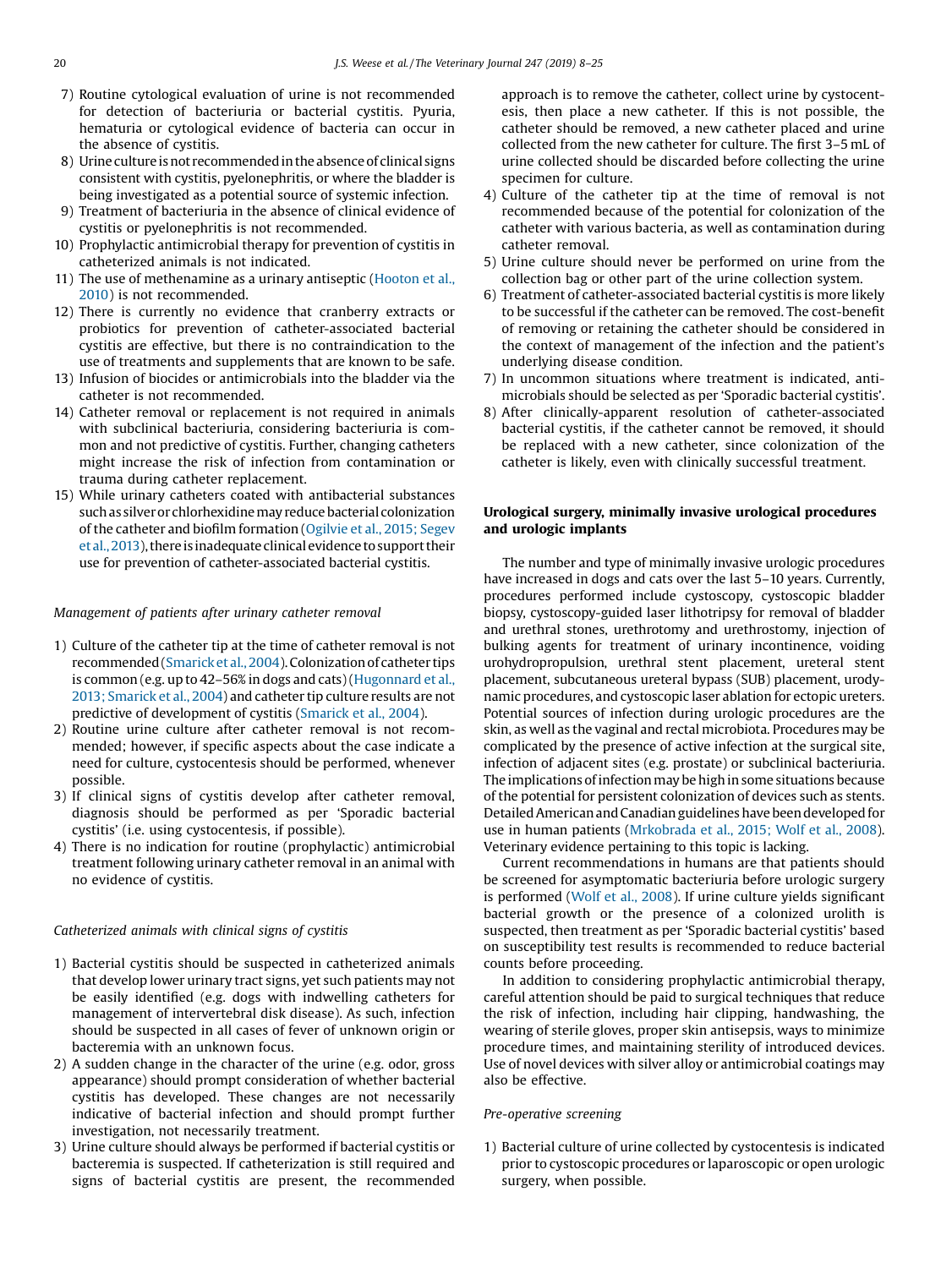2) If significant bacteriuria is identified, treatment based on susceptibility result is indicated for 3–5 days duration immediately before the procedure to reduce bacterial counts.

## Peri-operative prophylaxis

- 1) Antimicrobial prophylaxis should be considered for procedures that involve stone manipulation or open surgical procedures that involve the urinary tract if pre-procedure culture of a cystocentesis-collected urine specimen yields significant bacterial growth.
- 2) When antimicrobial prophylaxis is indicated, the antimicrobial (s) should be administered IV no more than 60 min before the start of the procedure and be re-dosed intra-operatively after two half-lives of the drug have passed (when applicable), in order to target the time that bacterial invasion is most likely to occur. Typically, this is until wound closure or completion of an endoscopic procedure.
- 3) An appropriate choice for peri-operative prophylaxis is a 1st or 2nd generation cephalosporin.
- 4) If the animal is already on a course of antimicrobials, that antimicrobial should be continued peri-operatively if it is appropriate. Otherwise, the drug should be discontinued or one of the drugs recommended above for peri-operative use should be added, depending on the need for ongoing treatment and drug interactions.
- 5) In the absence of complicating factors or infection, perioperative prophylaxis should not continue beyond 24 h [\(Wolf](#page-17-0) et al., [2008](#page-17-0)).
- 6) If bacteriuria was identified prior to the procedure, treatment may need to be considered for a longer time period postoperatively than 24 h (e.g. 3–5 days), depending on the procedure.

#### Simple cystoscopic urologic procedures without stone manipulation

These include cystoscopy, bladder biopsy, injection of urethral bulking agents, urethral stent placement, urodynamic procedures, and cystoscopic laser ablation for ectopic ureter correction. Although Canadian guidelines suggest that pre-operative antimicrobial prophylaxis may reduce the chance of bacterial cystitis following endoscopic urologic procedures ([Mrkobrada](#page-16-0) et al., 2015), a recent meta-analysis of antimicrobial prophylaxis following cystoscopy in humans concluded that antimicrobials should not be used to prevent UTI and asymptomatic bacteriuria in patients that undergo cystoscopy with sterile urine in an ambulatory setting ([Garcia-Perdomo](#page-16-0) et al., 2015). Treatmentofhumanswith single-dose ciprofloxacin before cystoscopy [\(Cano-García](#page-15-0) et al., 2016) or fosfomycin tromethamine immediately after cystoscopy [\(Jiménez-Pacheco](#page-16-0) et al., 2012) also did not reduce risk of UTI or bacteriuria. Another recent study showed no advantage of antimicrobial prophylaxis following cystoscopic ureteral stent removal [\(Abbott](#page-15-0) et al., 2016). A meta-analysis of antimicrobial prophylaxis following urodynamic procedures concluded that antimicrobials could reduce the risk of bacteriuria, but there was insufficient evidence that such treatment reduced the risk of symptomatic UTI, and that any benefits should be weighed against expense and risk of adverse effects [\(Foonet](#page-15-0) al., 2012). Treatment with prophylactic oral antimicrobials did not reduce the risk of symptomatic infection following stented urethral hypospadias repair in humans [\(Kanaroglou](#page-16-0) et al., 2013). Anecdotally, development of bacterial cystitis does not appear to be a common problem in companion animals when urological procedures are performed without peri-procedural antimicrobial prophylaxis. Moreover, if cultures of bladder wall are required, it would be ideal to obtain these specimens when the animal has not received antimicrobials.

American guidelines suggest that human patients that undergo simple urologic procedures may benefit from prophylactic antimicrobial therapy if certain risk factors are present, which were advanced age, anatomic anomalies of the urinary tract, poor nutritional status, smoking, chronic glucocorticoid use, immunodeficiency, externalized catheters, colonized endogenous or exogenous material, distant coexistent infection, and prolonged hospitalization (Wolf et al., [2008\)](#page-17-0). Whether some of these risk factors increase the chance of bacterial cystitis following simple urologic procedures in dogs and cats is currently unknown, but it would seem logical to use antimicrobials if colonized endogenous or exogenous material or distant co-existent infection are known to be present.

- 1) Peri-procedure antimicrobials are not recommended for cystoscopic procedures in animals without pre-existing bacteriuria.
- 2) If pre-existing bacteriuria is present, in addition to treatment for 3–5 days in advance of the procedure, a 1st or 2nd generation cephalosporin should be administered IV no more than 60 min before the start of the procedure, repeated every two drug half-lives (as needed) during the procedure, and not continued after the procedure unless clinical signs are still present. If signs continue despite antimicrobial use, the urine should be re-cultured; if negative, other causes for the clinical signs should be investigated (e.g. clipper burn, vestibulitis, vaginitis) and analgesics considered.

#### Procedures that involve urolith removal

These include voiding urohydropropulsion, and laser lithotripsy for removal of cystoliths and urethroliths. In human patients, there is evidence that periprocedural antimicrobials reduce the risk of bacterial cystitis following stone manipulation procedures (ureteroscopy and percutaneous nephrolithotomy) ([Mrkobrada](#page-16-0) et al., 2015).

- 1) Antimicrobials are not indicated in all animals undergoing voiding urohydropropulsion.
- 2) If concurrent bacterial cystitis is suspected, this should be managed as per 'Sporadic bacterial cystitis'.
- 3) In animals without lower urinary tract signs, it is ideal to obtain a culture 1 week prior to the procedure and treat patients with positive cultures, based on susceptibility results, for 3–5 days before the procedure, followed by administration of a 1st generation cephalosporin (i.e. cefazolin) IV no more than 60 min before the start of the procedure, repeated every two drug half-lives (as needed) and not continued after the procedure.
- 4) If the presence of uroliths colonized with bacteria is suspected, based on the presence of a urolith and a history of cystitis or bacteriuria, prophylactic antimicrobial administration is recommended. Treatment as per 'Sporadic bacterial cystitis' can be considered starting 3–5 days before the procedure, followed by administration of a 1st generation cephalosporin (i.e. cefazolin) IV no more than 60 min before the start of the procedure, repeated every two drug half-lives (as needed) and not continued after the procedure.

#### Open or laparoscopic surgery with urinary tract entry

These include ureteral stent or SUB placement, laparoscopic assisted cystotomy, percutaneously cystolithotomy and renal nephrolithotomy. Post-surgical bacteriuria following stent placement was documented in 31% of cats, but 13% of cats were reported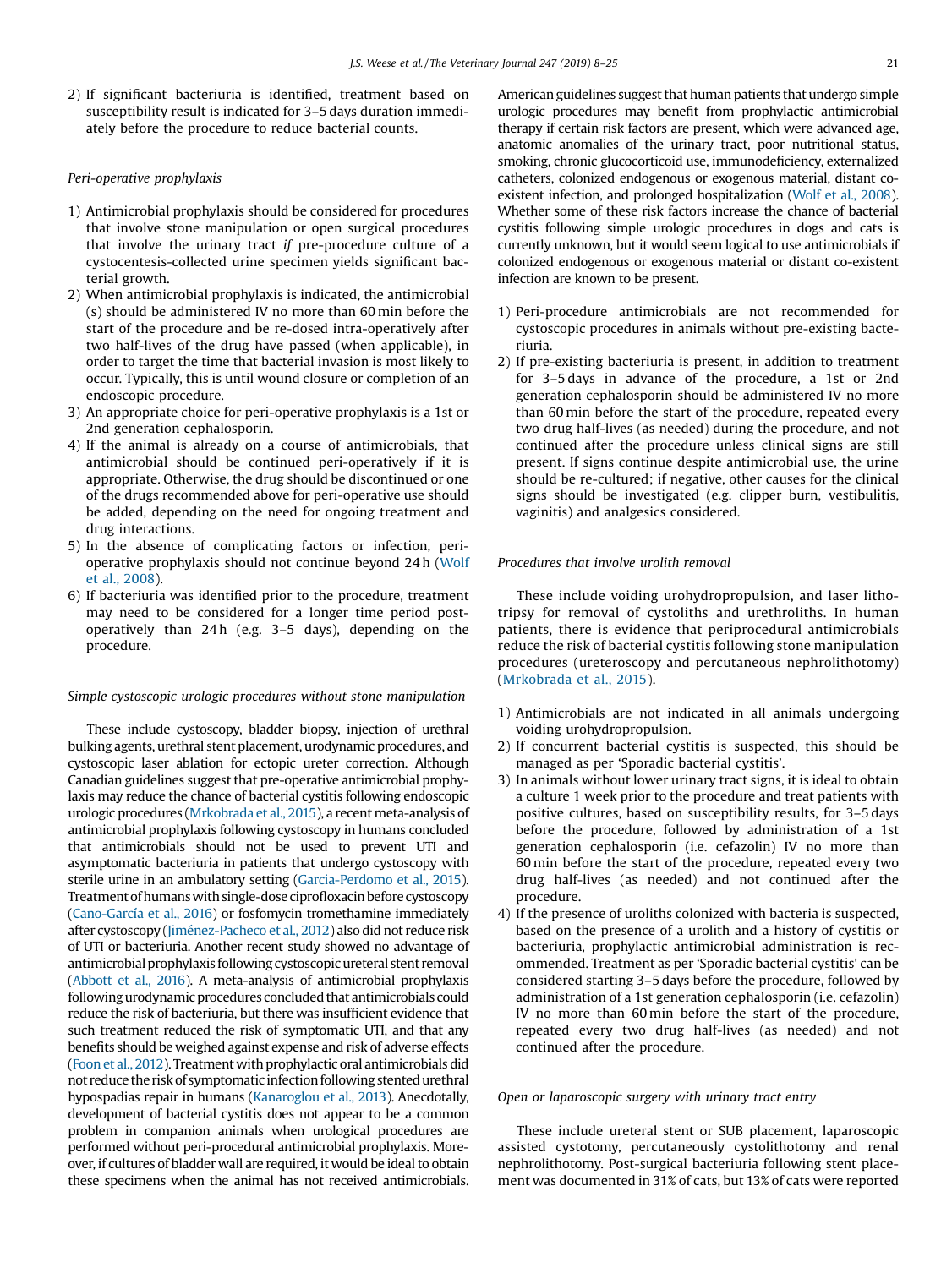to develop bacterial cystitis >1 month after stent placement ([Berent](#page-15-0) et al., 2014). It was unclear whether all of these cats had bacterial cystitis as opposed to subclinical bacteriuria. These cats were treated with peri-operative cefazolin followed by marbofloxacin for 2 weeks if previously instituted antimicrobial treatment was not being used for a pre-existing infection. Approximately 30% of cats treated with SUBs were reported to develop post-operative bacteriuria (Culp et al., 2016; [Kopecny](#page-15-0) et al., [2017\)](#page-15-0) and based on univariate analysis, post-operative antimicrobial administration appeared to reduce the risk of infection ([Kopecny](#page-16-0) et al., 2017). Of 17 episodes of infection, 41% were associated with Enterococcus spp., with E. coli being the second most common isolate ([Kopecny](#page-16-0) et al., 2017). Anecdotally, one site reported a higher prevalence of post-operative UTI in cats when an external urethral catheter was placed during SUB placement or in cats that had pre-existing bacteriuria before a SUB was placed ([Berent,](#page-15-0) 2016). In human medicine, prophylactic antimicrobial therapy reduces the risk of febrile UTI following urinary tract surgery.

1) Peri-operative antimicrobial prophylaxis is indicated and should consist of a 1st or 2nd generation cephalosporin administered IV no more than 60 min before the start of the procedure, repeated every two drug half-lives (as needed), and not continued more than 24 h following the procedure. If postoperative infections with Enterococcus spp. are regionally important, consideration should be given to peri-operative treatment with an aminoglycoside in combination with ampicillin or cefazolin, if aminoglycosides are not contraindicated. Prospective, randomized studies that evaluate the effect of post-operative antimicrobial use in cats following stent or SUB placement are required ([Berent,](#page-15-0) 2016).

# Medical dissolution of uroliths

Medical dissolution of uroliths is typically successful approach to struvite urolithiasis in dogs and cats [\(Houston](#page-16-0) et al., 2011; Lulich et al., 2013; [Osborne](#page-16-0) et al.,1999) and is the recommended approach ([Lulich](#page-16-0) et al., 2016). In dogs, unlike cats, almost all struvite calculi are infection-induced, usually by Staphylococcus pseudintermedius or, less commonly, by Proteus mirabilis. These bacteria have the ability to hydrolyze urea to form ammonia and carbon dioxide. This reaction increases the urine pH and makes ammonium available to form magnesium ammonium phosphate crystals.

Potential reasons for ongoing antimicrobial therapy during the dissolution period include the possibility that viable bacteria are released from within the urolith as it dissolves and because physical trauma to the bladder wall from the urolith could predispose to re-establishment infection. Counterpoints include a lack of evidence that the presumably small number of bacteria that could theoretically be released during dissolution pose a risk and the potential adverse effects of antimicrobial therapy (e.g. cost, adverse effects, antimicrobial resistance).

Limited data are available regarding antimicrobial therapy in conjunction with medical dissolution of struvite uroliths. Comparative data from human medicine are lacking because physical removal, not medical dissolution, is the standard approach. Various antimicrobial approaches have been used in conjunction with dietary management, including administration of antimicrobials throughout the duration of medical management (Bartges and [Callens,](#page-15-0) 2015), for the first week of therapy[\(Calabrò](#page-15-0) et al., 2011) or for 1–4 weeks post radiographic resolution (Rinkardt and [Houston,](#page-17-0) 2004). A small study of 12 dogs undergoing dissolution therapy and that received a 7day course of enrofloxacin reported no development of subsequent infection or struvite crystals during the 75 day sampling period (Calabrò et al., 2011).

#### Diagnosis

- 1) Urine culture should be performed in all cases where urolithiasis is identified, even in breeds where non-infectionassociated uroliths predominate (e.g. Dalmatians with urate uroliths) because of the potential for infection-associated uroliths in any animal, as well as the potential for secondary bacterial infection facilitated by the physical effects of any uroliths. For example, a urate stone could predispose to a Staphylococcus spp. infection and secondary struvite component to the urolith.
- 2) Culture of surgically-removed uroliths in dogs (which is recommended for very large struvite uroliths or those causing obstruction) should be performed if the urine culture is negative and the urolith is suspected (and then confirmed) to be composed of struvite. This is important for management purposes as sterile struvite uroliths (which are rare in dogs) are managed with dietary intervention and infection-induced struvite uroliths do not require further dietary therapy for urolith prevention. In the latter situation, once the nidus for the infection has been removed and clinical cure achieved, further antimicrobial therapy is not indicated.
- 3) Most uroliths removed from cats are sterile and the cost/benefit should be considered whether urolith cultures are warranted in this species.

## Treatment

- 1) If evidence of bacterial cystitis is present, antimicrobial drug selection should be approached as per 'Sporadic bacterial cystitis', regardless of the known or suspected urolith type.
- 2) Urolith culture may not yield the same bacterium as urine culture ([Perry](#page-17-0) et al., 2013). Treatment of bacterial cystitis should be based on pre-treatment urine culture and clinical response. If a bacterium isolated from urolith culture is resistant to the initial antimicrobial(s) selected, a change in antimicrobials is only indicated if there is poor response to treatment.
- 3) For infection-associated uroliths
	- a If evidence of cystitis is present, seven days of treatment is recommended, ideally based on culture and susceptibility results. If culture results are not available, treatment should be approached as per 'Sporadic bacterial cystitis'.
	- b If an infection-associated urolith is present or suspected but there is no evidence of bacterial cystitis, antimicrobials should be withheld until urine culture results are available. If a urease-producing bacterium (e.g. Staphylococcus pseudintermedius,Proteus spp.) is identified, antimicrobials should be administered; data regarding the duration of treatment during the dissolution protocol is has not be formally studied, but shorter courses are thought to be effective for dogs and antimicrobials need not be administered throughout the duration of the dissolution process.
	- c If a non-urease producing bacterium (e.g. E. coli) is isolated and there is no evidence of cystitis, this should be approached as is described under 'Subclinical bacteriuria', and antimicrobial treatment is rarely indicated, unless prior to a minimally invasive or surgical removal (see previous section for recommendations).
	- d If dissolution is not progressing as desired, urine culture should be repeated, along with concurrent patient reassessment. If a urease-producing bacterial species is identified despite lack of clinical signs, treatment should be restarted based on susceptibility testing.
	- e Limited data are available regarding the need for antimicrobials during dietary dissolution of struvite uroliths in animals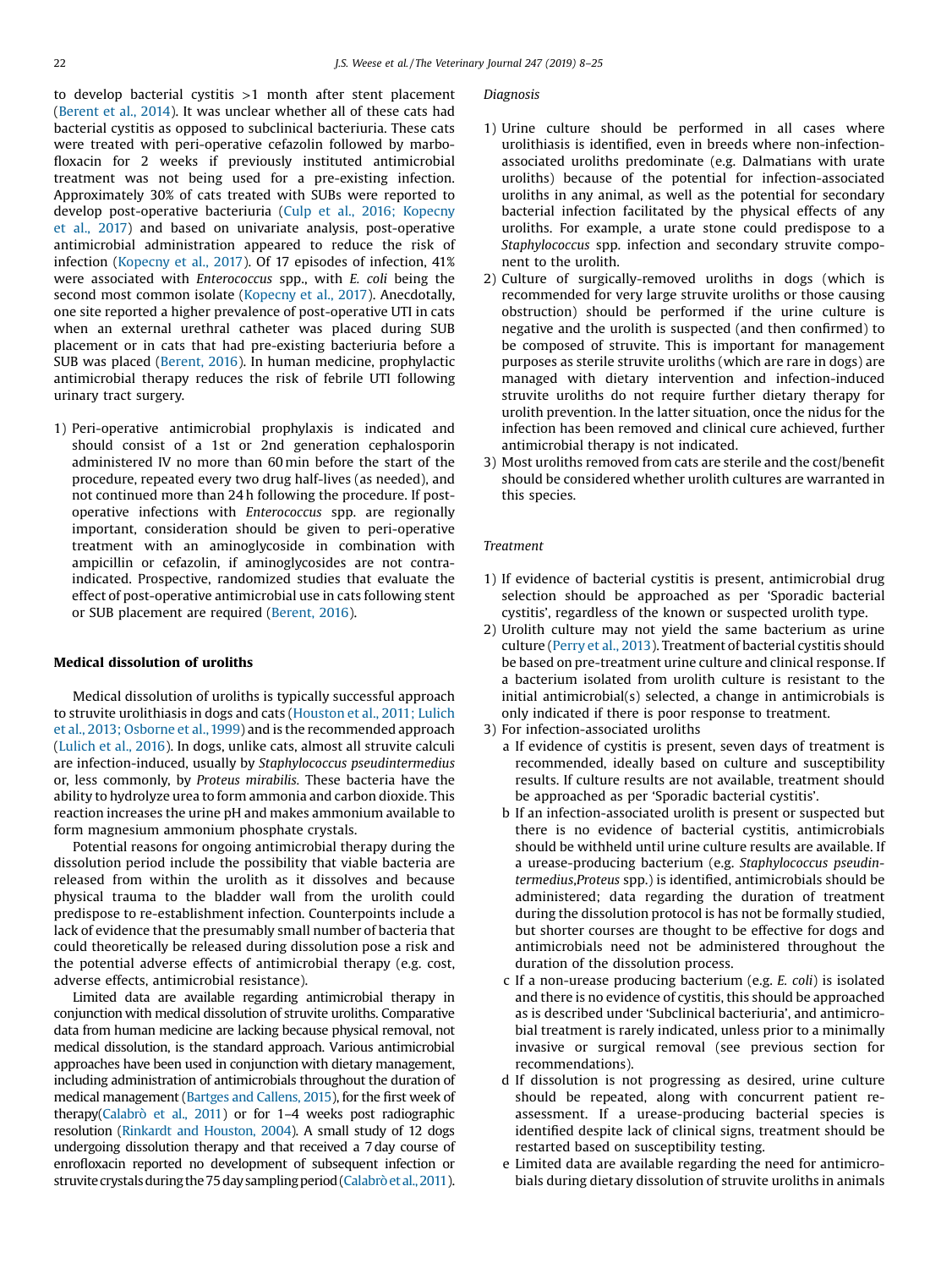<span id="page-15-0"></span>without evidence of ongoing bacterial cystitis. Evidence supporting a need for ongoing treatment is lacking.

- 4) For non-infection-associated uroliths
	- a Seven days of treatment is recommended for animals with concurrent bacterial cystitis.
	- b Further treatment should be unnecessary in the absence of lower urinary tract signs.

# Conflict of interest

Mark G. Papich has received gifts, consulting fees, honoraria, and research support from Zoetis, Bayer, Merck, Elanco, and Dechra. Jodi L Westropp has received research funding from Royal Canin and Bayer Animal Health. Jane E Sykes has received honoraria from Zoetis, Bayer and IDEXX. Joe Blondeau has received research funding or speaker fees from Bayer, Summit PLC, Sunovian, Merck and Pfizer. Luca Guardabassi received research support from Zoetis, Ceva and ICF.

#### Acknowledgements

The authors thank Drs. Autumn Davidson, Rosanne Jepson, Annette Litster, Lena Pelander, Gilad Segev and Shelly Vaden for their expert reviews of the guidelines.

The guidelines were developed with no funding source.

Preliminary guideline information was presented at the 2016 American College of Veterinary Internal Medicine Forum.

#### References

- Abbott, J.E., Han, A., [McDonald,](http://refhub.elsevier.com/S1090-0233(18)30460-X/sbref0005) M., Lakin, C., Sur, R.L., 2016. Are antibiotics necessary during routine [cystoscopic](http://refhub.elsevier.com/S1090-0233(18)30460-X/sbref0005) stent removal? Transl. Androl. Urol. 5, 784–788.
- [Albarellos,](http://refhub.elsevier.com/S1090-0233(18)30460-X/sbref0010) G.A., Montoya, L., Waxman, S., Kreil, V., Ambros, L.A., Hallu, R., Rebuelto, M., 2006. Ciprofloxacin and norfloxacin [pharmacokinetics](http://refhub.elsevier.com/S1090-0233(18)30460-X/sbref0010) and prostatic fluid [penetration](http://refhub.elsevier.com/S1090-0233(18)30460-X/sbref0010) in dogs after multiple oral dosing. Vet. J. 172, 334–339.
- Albert, X., Huertas, I., Pereiro, I.I., Sanfelix, J., [Gosalbes,](http://refhub.elsevier.com/S1090-0233(18)30460-X/sbref0015) V., Perrota, C., 2004. Antibiotics for preventing recurrent urinary tract infection in [non-pregnant](http://refhub.elsevier.com/S1090-0233(18)30460-X/sbref0015) women. Cochrane Database Syst. [Rev.CD001209.](http://refhub.elsevier.com/S1090-0233(18)30460-X/sbref0015)
- Arnold, J.J., Hehn, L.E., Klein, D.A., 2016a. Common [questions](http://refhub.elsevier.com/S1090-0233(18)30460-X/sbref0020) about recurrent urinary tract [infections](http://refhub.elsevier.com/S1090-0233(18)30460-X/sbref0020) in women. Am. Fam. Physician 93, 560–569.
- Arnold, J.J., Hehn, L.E., Klein, D.A., 2016b. Common [questions](http://refhub.elsevier.com/S1090-0233(18)30460-X/sbref0025) about recurrent urinary tract [infections](http://refhub.elsevier.com/S1090-0233(18)30460-X/sbref0025) in women. Am. Fam. Physician 93, 560–569.
- Baigi, S.R., Vaden, S.L., Olby, N.J., 2017. The frequency and clinical [implications](http://refhub.elsevier.com/S1090-0233(18)30460-X/sbref0030) of bacteriuria in [chronically](http://refhub.elsevier.com/S1090-0233(18)30460-X/sbref0030) paralyzed dogs. J. Vet. Intern. Med. 31, 1790–1795.
- Bailiff, N.L., Westropp, J.L., Jang, S.S., Ling, G.V., 2005. [Corynebacterium](http://refhub.elsevier.com/S1090-0233(18)30460-X/sbref0035) urealyticum urinary tract [infection](http://refhub.elsevier.com/S1090-0233(18)30460-X/sbref0035) in dogs and cats: 7 cases (1996–2003). J. Am. Vet. Med. [Assoc.](http://refhub.elsevier.com/S1090-0233(18)30460-X/sbref0035) 226, 1676–1680.
- Barsanti, J.A., Finco, D.R., 1986. Canine [prostatic](http://refhub.elsevier.com/S1090-0233(18)30460-X/sbref0040) diseases. Vet. Clin. North Am. Small [Anim.](http://refhub.elsevier.com/S1090-0233(18)30460-X/sbref0040) Pract. 16, 587–599.
- Barsanti, J.A., 2012. [Genitourinary](http://refhub.elsevier.com/S1090-0233(18)30460-X/sbref0045) infections. Infectious Diseases of the Dog and Cat. Elsevier [Saunders,](http://refhub.elsevier.com/S1090-0233(18)30460-X/sbref0045) St. Louis, Missouri, pp. 1013–1044.
- Bartges, J.W., Callens, A.J., 2015. [Urolithiasis.](http://refhub.elsevier.com/S1090-0233(18)30460-X/sbref0050) Vet. Clin. North Am. Small Anim. Pract. 45, 747–[768.](http://refhub.elsevier.com/S1090-0233(18)30460-X/sbref0050)
- Baumueller, A., Madsen, P.O., 1977. Secretion of various [antimicrobial](http://refhub.elsevier.com/S1090-0233(18)30460-X/sbref0055) substances in dogs with [experimental](http://refhub.elsevier.com/S1090-0233(18)30460-X/sbref0055) bacterial prostatitis. Urol. Res. 5, 215–218.
- Berent, A.C., Weisse, C.W., Todd, K., Bagley, D.H., 2014. [Technical](http://refhub.elsevier.com/S1090-0233(18)30460-X/sbref0060) and clinical outcomes of ureteral stenting in cats with benign ureteral [obstruction:](http://refhub.elsevier.com/S1090-0233(18)30460-X/sbref0060) 69 cases (2006–2010). J. Am. Vet. Med. [Assoc.](http://refhub.elsevier.com/S1090-0233(18)30460-X/sbref0060) 244, 559–576.
- Berent, A.C., 2016. Treatment of feline ureteral [obstructions:](http://refhub.elsevier.com/S1090-0233(18)30460-X/sbref0065) stents versus SUBs the last 10 years of experience. [Proceedings](http://refhub.elsevier.com/S1090-0233(18)30460-X/sbref0065) of the American College of [Veterinary](http://refhub.elsevier.com/S1090-0233(18)30460-X/sbref0065) Internal Medicine Forum, Denver, CO, 8th–11th June 2016.
- Biegen, V.R., Slusser, P.G., Fischetti, A.J., Geist, M.R., 2013. [Successful](http://refhub.elsevier.com/S1090-0233(18)30460-X/sbref0070) treatment of encrusted cystitis associated with Staphylococcus [pseudintermedius](http://refhub.elsevier.com/S1090-0233(18)30460-X/sbref0070) infection in the urinary [bladder](http://refhub.elsevier.com/S1090-0233(18)30460-X/sbref0070) of a dog. J. Am. Vet. Med. Assoc. 242, 798–802.
- Billips, B.K., Yaggie, R.E., Cashy, J.P., [Schaeffer,](http://refhub.elsevier.com/S1090-0233(18)30460-X/sbref0075) A.J., Klumpp, D.J., 2009. A liveattenuated vaccine for the treatment of urinary tractinfection by [uropathogenic](http://refhub.elsevier.com/S1090-0233(18)30460-X/sbref0075) [Escherichia](http://refhub.elsevier.com/S1090-0233(18)30460-X/sbref0075) coli. J. Infect. Dis. 200, 263–272.
- Black, G.M., Ling, G.V., Nyland, T.G., Baker, T., 1998. [Prevalence](http://refhub.elsevier.com/S1090-0233(18)30460-X/sbref0080) of prostatic cysts in adult, [large-breed](http://refhub.elsevier.com/S1090-0233(18)30460-X/sbref0080) dogs. J. Am. Anim. Hosp. Assoc. 34, 177–180.
- Bleidorn, J., [Hummers-Pradier,](http://refhub.elsevier.com/S1090-0233(18)30460-X/sbref0085) E., Schmiemann, G., Wiese, B., Gágyor, I., 2016. Recurrent urinary tract infections and [complications](http://refhub.elsevier.com/S1090-0233(18)30460-X/sbref0085) after symptomatic versus antibiotic treatment: follow-up of a [randomised](http://refhub.elsevier.com/S1090-0233(18)30460-X/sbref0085) controlled trial. German Med. Sci. 14 [Doc01.](http://refhub.elsevier.com/S1090-0233(18)30460-X/sbref0085)
- Boland, L.E., Hardie, R.J., Gregory, S.P., Lamb, C.R., 2003. [Ultrasound-guided](http://refhub.elsevier.com/S1090-0233(18)30460-X/sbref0090) [percutaneous](http://refhub.elsevier.com/S1090-0233(18)30460-X/sbref0090) drainage as the primary treatment for prostatic abscesses and cysts in dogs. J. Am. Med. [Assoc.](http://refhub.elsevier.com/S1090-0233(18)30460-X/sbref0090) 39, 151–159.
- Bonkat, G., Pickard, R., Bartoletti, R., Bruyere, F., Geerlings, S.E., Wagenlehner, F., Wullt, B., 2017. Urological Infections: Guideline of the European Association of Urology. [https://uroweb.org/guideline/urological-infections/.](https://uroweb.org/guideline/urological-infections/) (Accessed 7 April 2017).
- Brennan, S.J., Ngeleka, M., [Philibert,](http://refhub.elsevier.com/S1090-0233(18)30460-X/sbref0100) H.M., Forbes, L.B., Allen, A.L., 2008. Canine brucellosis in a [Saskatchewan](http://refhub.elsevier.com/S1090-0233(18)30460-X/sbref0100) kennel. Can. Vet. J. 49, 703–708.
- Bryan, C.S., Reynolds, K.L., 1984. [Hospital-acquired](http://refhub.elsevier.com/S1090-0233(18)30460-X/sbref0105) bacteremic urinary tract infection: [epidemiology](http://refhub.elsevier.com/S1090-0233(18)30460-X/sbref0105) and outcome. J. Urol. 132, 494–498.
- Bubenik, L., Hosgood, G., 2008. Urinary tract infection in dogs with [thoracolumbar](http://refhub.elsevier.com/S1090-0233(18)30460-X/sbref0110) [intervertebral](http://refhub.elsevier.com/S1090-0233(18)30460-X/sbref0110) disc herniation and urinary bladder dysfunction managed by manual expression, indwelling catheterization or intermittent [catheterization.](http://refhub.elsevier.com/S1090-0233(18)30460-X/sbref0110) Vet. [Surg.](http://refhub.elsevier.com/S1090-0233(18)30460-X/sbref0110) 37, 791–800.
- Bubenik, L.J., Hosgood, G.L., Waldron, D.R., Snow, L.A., 2007. [Frequency](http://refhub.elsevier.com/S1090-0233(18)30460-X/sbref0115) of urinary tract infection in [catheterized](http://refhub.elsevier.com/S1090-0233(18)30460-X/sbref0115) dogs and comparison of bacterial culture and susceptibility testing results for catheterized and [noncatheterized](http://refhub.elsevier.com/S1090-0233(18)30460-X/sbref0115) dogs with urinary tract [infections.](http://refhub.elsevier.com/S1090-0233(18)30460-X/sbref0115) J. Am. Vet. Med. Assoc. 231, 893–899.
- Buffington, C.A., Chew, D.J., Kendall, M.S., Scrivani, P.V., [Thompson,](http://refhub.elsevier.com/S1090-0233(18)30460-X/sbref0120) S.B., Blaisdell, J.L., Woodworth, B.E., 1997. Clinical evaluation of cats with [nonobstructive](http://refhub.elsevier.com/S1090-0233(18)30460-X/sbref0120) urinary tract [diseases.](http://refhub.elsevier.com/S1090-0233(18)30460-X/sbref0120) J. Am. Vet. Med. Assoc. 210, 46–50.
- Cai, T., Mazzoli, S., [Mondaini,](http://refhub.elsevier.com/S1090-0233(18)30460-X/sbref0125) N., Meacci, F., Nesi, G., D'Elia, C., Malossini, G., Boddi, V., Bartoletti, R., 2012. The role of [asymptomatic](http://refhub.elsevier.com/S1090-0233(18)30460-X/sbref0125) bacteriuria in young women with recurrent urinary tract [infections:](http://refhub.elsevier.com/S1090-0233(18)30460-X/sbref0125) to treat or not to treat? Clin. Infect. Dis. 55, 771–[777.](http://refhub.elsevier.com/S1090-0233(18)30460-X/sbref0125)
- Cai, T., Nesi, G., Mazzoli, S., Meacci, F., [Lanzafame,](http://refhub.elsevier.com/S1090-0233(18)30460-X/sbref0130) P., Caciagli, P., Mereu, L., Tateo, S., Malossini, G., Selli, C., et al., 2015. [Asymptomatic](http://refhub.elsevier.com/S1090-0233(18)30460-X/sbref0130) bacteriuria treatment is associated with a higher [prevalence](http://refhub.elsevier.com/S1090-0233(18)30460-X/sbref0130) of antibiotic resistant strains in women with urinary tract [infections.](http://refhub.elsevier.com/S1090-0233(18)30460-X/sbref0130) Clin. Infect. Dis. 61, 1655–1661.
- Calabrò, S., Tudisco, R., Bianchi, S., Grossi, M., De Bonis, A., Isabella [Cutrignelli,](http://refhub.elsevier.com/S1090-0233(18)30460-X/sbref0135) M., 2011. [Management](http://refhub.elsevier.com/S1090-0233(18)30460-X/sbref0135) of struvite uroliths in dogs. Br. J. Nutr. 106 (Suppl. 1), S191– [S193](http://refhub.elsevier.com/S1090-0233(18)30460-X/sbref0135).
- Cano-García, M.C., Casares-Pérez, R., [Arrabal-Martín,](http://refhub.elsevier.com/S1090-0233(18)30460-X/sbref0140) M., Merino-Salas, S., Arrabal-Polo, M.Á., 2016. Prospective [non-randomized](http://refhub.elsevier.com/S1090-0233(18)30460-X/sbref0140) study on the use of antibiotic prophylaxis with ciprofloxacin in flexible [urethrocystoscopy.](http://refhub.elsevier.com/S1090-0233(18)30460-X/sbref0140) Arch. Esp. Urol. 69, [648](http://refhub.elsevier.com/S1090-0233(18)30460-X/sbref0140)–653.
- Chou, H.-I., Chen, K.-S., Wang, H.-C., Lee, W.-M., 2016. Effects of [cranberry](http://refhub.elsevier.com/S1090-0233(18)30460-X/sbref0145) extract on [prevention](http://refhub.elsevier.com/S1090-0233(18)30460-X/sbref0145) of urinary tract infection in dogs and on adhesion of Escherichia coli to [Madin-Darby](http://refhub.elsevier.com/S1090-0233(18)30460-X/sbref0145) canine kidney cells. Am. J. Vet. Res. 77, 421–427.
- Clare, S., [Hartmann,](http://refhub.elsevier.com/S1090-0233(18)30460-X/sbref0150) F.A., Jooss, M., Bachar, E., Wong, Y.Y., Trepanier, L.A., Viviano, K. R., 2014. Short- and long-term cure rates of [short-duration](http://refhub.elsevier.com/S1090-0233(18)30460-X/sbref0150) trimethoprim[sulfamethoxazole](http://refhub.elsevier.com/S1090-0233(18)30460-X/sbref0150) treatment in female dogs with uncomplicated bacterial [cystitis.](http://refhub.elsevier.com/S1090-0233(18)30460-X/sbref0150) J. Vet. Intern. Med. 28, 818–826.
- Clinical and Laboratory Standards Institute, 2018. [Performance](http://refhub.elsevier.com/S1090-0233(18)30460-X/sbref0155) Standards for [Antimicrobial](http://refhub.elsevier.com/S1090-0233(18)30460-X/sbref0155) Disk and Dilution Susceptibility Tests for Bacteria Isolated From Animals, Fifth edn. [Supplement](http://refhub.elsevier.com/S1090-0233(18)30460-X/sbref0155) VET08.
- Cowan, L.A., Barsanti, J.A., Crowell, W., Brown, J., 1991. Effects of [castration](http://refhub.elsevier.com/S1090-0233(18)30460-X/sbref0160) on chronic bacterial [prostatitis](http://refhub.elsevier.com/S1090-0233(18)30460-X/sbref0160) in dogs. J. Am. Vet. Med. Assoc. 199, 346–350.
- Culp, W.T.N., Palm, C.A., Hsueh, C., [Mayhew,](http://refhub.elsevier.com/S1090-0233(18)30460-X/sbref0165) P.D., Hunt, G.B., Johnson, E.G., Drobatz, K.J., 2016. Outcome in cats with benign ureteral [obstructions](http://refhub.elsevier.com/S1090-0233(18)30460-X/sbref0165) treated by means of ureteral stenting versus [ureterotomy.](http://refhub.elsevier.com/S1090-0233(18)30460-X/sbref0165) J. Am. Vet. Med. Assoc. 249, 1292–[1300.](http://refhub.elsevier.com/S1090-0233(18)30460-X/sbref0165)
- D'Anjou, M.-A., [Bédard,](http://refhub.elsevier.com/S1090-0233(18)30460-X/sbref0170) A., Dunn, M.E., 2011. Clinical significance of renal pelvic dilatation on ultrasound in dogs and cats. Vet. Radiol. [Ultrasound](http://refhub.elsevier.com/S1090-0233(18)30460-X/sbref0170) 52, 88–94.
- Dahlem, D.P., Neiger, R., [Schweighauser,](http://refhub.elsevier.com/S1090-0233(18)30460-X/sbref0175) A., Francey, T., Yerramilli, M., Obare, E., Steinbach, S.M.L., 2017. Plasma symmetric [dimethylarginine](http://refhub.elsevier.com/S1090-0233(18)30460-X/sbref0175) concentration in dogs with acute kidney injury and chronic kidney [disease.](http://refhub.elsevier.com/S1090-0233(18)30460-X/sbref0175) J. Vet. Intern. Med. 31, [799](http://refhub.elsevier.com/S1090-0233(18)30460-X/sbref0175)–804.
- Dalal, S., Nicolle, L., Marrs, C.F., Zhang, L., Harding, G., Foxman, B., 2009. [Long-term](http://refhub.elsevier.com/S1090-0233(18)30460-X/sbref0180) Escherichia coli [asymptomatic](http://refhub.elsevier.com/S1090-0233(18)30460-X/sbref0180) bacteriuria among women with diabetes [mellitus.](http://refhub.elsevier.com/S1090-0233(18)30460-X/sbref0180) Clin. Infect. Dis. 49, 491–497.
- Darouiche, R.O., Thornby, J.I., [Cerra-Stewart,](http://refhub.elsevier.com/S1090-0233(18)30460-X/sbref0185) C., Donovan, W.H., Hull, R.A., 2005. Bacterial [interference](http://refhub.elsevier.com/S1090-0233(18)30460-X/sbref0185) for prevention of urinary tract infection: a prospective, randomized, [placebo-controlled,](http://refhub.elsevier.com/S1090-0233(18)30460-X/sbref0185) double-blind pilot trial. Clin. Infect. Dis. 41, 1531–[1534.](http://refhub.elsevier.com/S1090-0233(18)30460-X/sbref0185)
- Deuster, S., Roten, I., Muehlebach, S., 2010. [Implementation](http://refhub.elsevier.com/S1090-0233(18)30460-X/sbref0190) of treatment guidelines to support judicious use of antibiotic therapy. J. Clin. [Pharmacol.](http://refhub.elsevier.com/S1090-0233(18)30460-X/sbref0190) Ther. 35, 71–78.
- Dorfman, M., Barsanti, J., Budsberg, S.C., 1995. Enrofloxacin [concentrations](http://refhub.elsevier.com/S1090-0233(18)30460-X/sbref0195) in dogs with normal prostate and dogs with chronic bacterial [prostatitis.](http://refhub.elsevier.com/S1090-0233(18)30460-X/sbref0195) Am. J. Vet. Res. 56, 386–[390.](http://refhub.elsevier.com/S1090-0233(18)30460-X/sbref0195)
- Dull, R.B., [Friedman,](http://refhub.elsevier.com/S1090-0233(18)30460-X/sbref0200) S.K., Risoldi, Z.M., Rice, E.C., Starlin, R.C., Destache, C.J., 2014. Antimicrobial treatment of asymptomatic bacteriuria in [noncatheterized](http://refhub.elsevier.com/S1090-0233(18)30460-X/sbref0200) adults: a systematic review. [Pharmacotherapy](http://refhub.elsevier.com/S1090-0233(18)30460-X/sbref0200) 34, 941–960.
- [Eggertsdóttir,](http://refhub.elsevier.com/S1090-0233(18)30460-X/sbref0205) A.V., Sævik, B.K., Halvorsen, I., Sørum, H., 2011. Occurrence of occult [bacteriuria](http://refhub.elsevier.com/S1090-0233(18)30460-X/sbref0205) in healthy cats. J. Feline Med. Surg. 13, 800–803.
- Fair, W.R., 1974. Diffusion of [minocycline](http://refhub.elsevier.com/S1090-0233(18)30460-X/sbref0210) into prostatic secretion in dogs. Urology 3, [339](http://refhub.elsevier.com/S1090-0233(18)30460-X/sbref0210)–344.
- Fisher, H., Oluboyede, Y., Chadwick, T., [Abdel-Fattah,](http://refhub.elsevier.com/S1090-0233(18)30460-X/sbref0215) M., Brennand, C., Fader, M., Harrison, S., Hilton, P., Larcombe, J., Little, P., et al., 2018. [Continuous](http://refhub.elsevier.com/S1090-0233(18)30460-X/sbref0215) low-dose antibiotic [prophylaxis](http://refhub.elsevier.com/S1090-0233(18)30460-X/sbref0215) for adults with repeated urinary tract infections (AnTIC): a [randomised,](http://refhub.elsevier.com/S1090-0233(18)30460-X/sbref0215) open-label trial. Lancet Infect. Dis. 18, 957–968.
- Foon, R., [Toozs-Hobson,](http://refhub.elsevier.com/S1090-0233(18)30460-X/sbref0220) P., Latthe, P., 2012. Prophylactic antibiotics to reduce the risk of urinary tract infections after [urodynamic](http://refhub.elsevier.com/S1090-0233(18)30460-X/sbref0220) studies. Cochrane Database Syst. Rev. 10, [CD008224](http://refhub.elsevier.com/S1090-0233(18)30460-X/sbref0220).
- Forrester, S.D., Troy, G.C., Dalton, M.N., Huffman, J.W., [Holtzman,](http://refhub.elsevier.com/S1090-0233(18)30460-X/sbref0225) G., 1999. [Retrospective](http://refhub.elsevier.com/S1090-0233(18)30460-X/sbref0225) evaluation of urinary tract infection in 42 dogs with [hyperadrenocorticism](http://refhub.elsevier.com/S1090-0233(18)30460-X/sbref0225) or diabetes mellitus or both. J. Vet. Intern. Med. 13, 557– [560.](http://refhub.elsevier.com/S1090-0233(18)30460-X/sbref0225)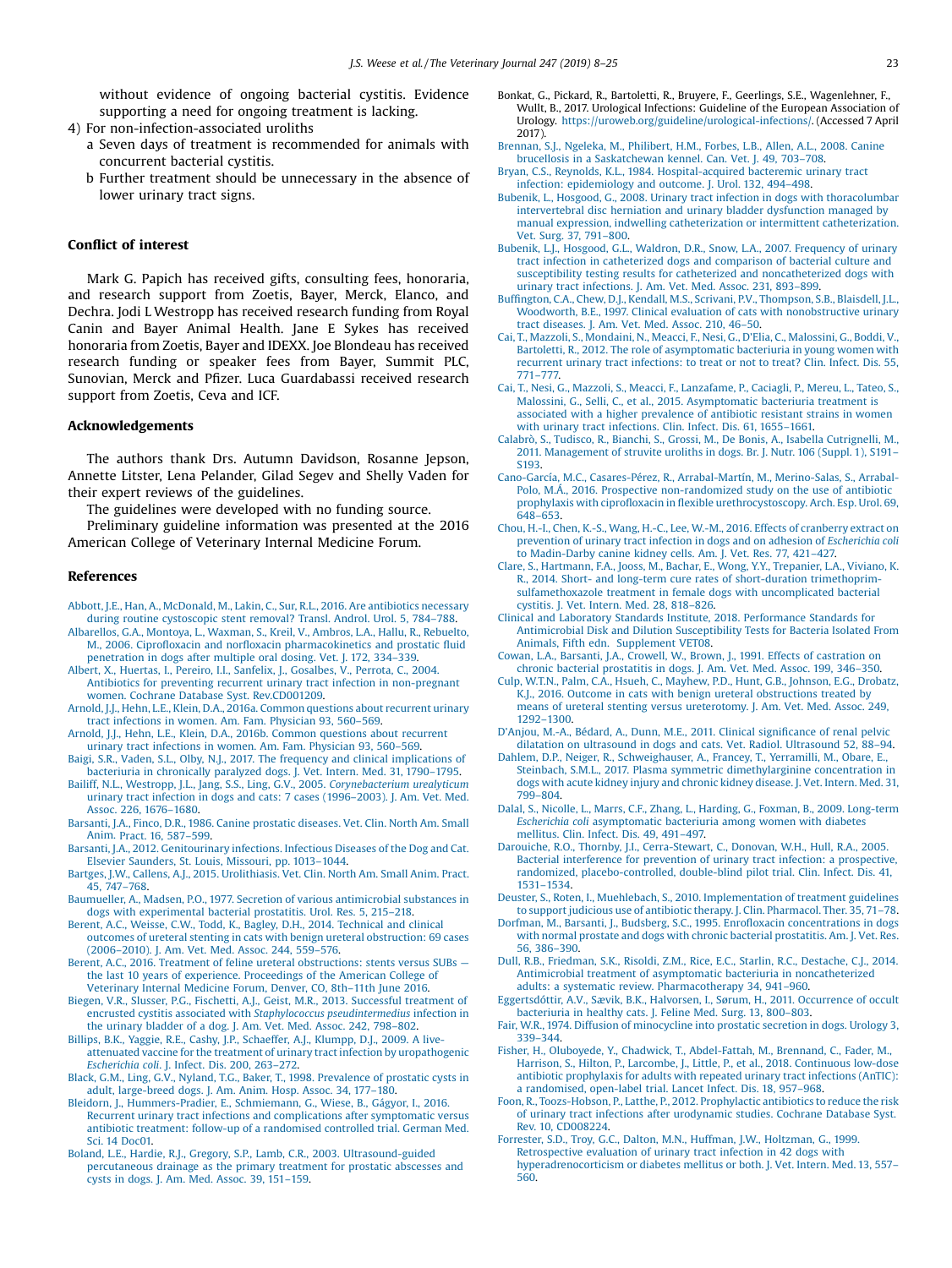<span id="page-16-0"></span>Foxman, B.,1990. [Recurring](http://refhub.elsevier.com/S1090-0233(18)30460-X/sbref0230) urinary tract infection: incidence and risk factors. Am. J. Public [Health](http://refhub.elsevier.com/S1090-0233(18)30460-X/sbref0230) 80, 331–333.

Fu, Z., Liska, D., Talan, D., Chung, M., 2017. [Cranberry](http://refhub.elsevier.com/S1090-0233(18)30460-X/sbref0235) reduces the risk of urinary tract infection [recurrence](http://refhub.elsevier.com/S1090-0233(18)30460-X/sbref0235) in otherwise healthy women: a systematic review and [meta-analysis.](http://refhub.elsevier.com/S1090-0233(18)30460-X/sbref0235) J. Nutr. 147, 2282–2288.

- Gágyor, I., Bleidorn, J., Kochen, M.M., [Schmiemann,](http://refhub.elsevier.com/S1090-0233(18)30460-X/sbref0240) G., Wegscheider, K., Hummers-Pradier, E., 2015. Ibuprofen versus fosfomycin for [uncomplicated](http://refhub.elsevier.com/S1090-0233(18)30460-X/sbref0240) urinary tract infection in women: [randomised](http://refhub.elsevier.com/S1090-0233(18)30460-X/sbref0240) controlled trial. BMJ 351, h6544.
- [Garcia-Perdomo,](http://refhub.elsevier.com/S1090-0233(18)30460-X/sbref0245) H.A., Jimenez-Mejias, E., Lopez-Ramos, H., 2015. Efficacy of antibiotic [prophylaxis](http://refhub.elsevier.com/S1090-0233(18)30460-X/sbref0245) in cystoscopy to prevent urinary tract infection: a systematic review and [meta-analysis.](http://refhub.elsevier.com/S1090-0233(18)30460-X/sbref0245) Int. Braz. J. Urol. 41, 412–424 discussion [424](http://refhub.elsevier.com/S1090-0233(18)30460-X/sbref0245).
- Georgiadou, S.P., [Gamaletsou,](http://refhub.elsevier.com/S1090-0233(18)30460-X/sbref0250) M.N., Mpanaka, I., Vlachou, A., Goules, A.V., Ziogas, D. C., Syriou, V., Tektonidou, M.G., Kaltsas, G., [Manoussakis,](http://refhub.elsevier.com/S1090-0233(18)30460-X/sbref0250) M.N., et al., 2015. [Asymptomatic](http://refhub.elsevier.com/S1090-0233(18)30460-X/sbref0250) bacteriuria in women with autoimmune rheumatic disease: [prevalence,](http://refhub.elsevier.com/S1090-0233(18)30460-X/sbref0250) risk factors, and clinical significance. Clin. Infect. Dis. 60, 868–874.
- Grayson, M.L., Macesic, N., [Trevillyan,](http://refhub.elsevier.com/S1090-0233(18)30460-X/sbref0255) J., Ellis, A.G., Zeglinski, P.T., Hewitt, N.H., Gardiner, B.J., Frauman, A.G., 2015. [Fosfomycin](http://refhub.elsevier.com/S1090-0233(18)30460-X/sbref0255) for treatment of prostatitis: new tricks for old dogs. Clin. [Infect.](http://refhub.elsevier.com/S1090-0233(18)30460-X/sbref0255) Dis. 61, 1141–1143.
- Gupta, K., [Hooton,](http://refhub.elsevier.com/S1090-0233(18)30460-X/sbref0260) T.M., Naber, K.G., Wullt, B., Colgan, R., Miller, L.G., Moran, G.J., Nicolle, L.E., Raz, R., Schaeffer, A.J., et al., 2011. [International](http://refhub.elsevier.com/S1090-0233(18)30460-X/sbref0260) clinical practice guidelines for the treatment of acute [uncomplicated](http://refhub.elsevier.com/S1090-0233(18)30460-X/sbref0260) cystitis and pyelonephritis in women: a 2010 update by the [Infectious](http://refhub.elsevier.com/S1090-0233(18)30460-X/sbref0260) Diseases Society of America and the European Society for [Microbiology](http://refhub.elsevier.com/S1090-0233(18)30460-X/sbref0260) and Infectious Diseases. Clin. Infect. Dis. 52, e103–[e120.](http://refhub.elsevier.com/S1090-0233(18)30460-X/sbref0260)
- Harding, G.K.M., Zhanel, G.G., Nicolle, L.E., Cheang, M., [M.Math.\(Stat.\)](http://refhub.elsevier.com/S1090-0233(18)30460-X/sbref0265) for the Manitoba Diabetes Urinary Tract Infection Study Group, 2002. [Antimicrobial](http://refhub.elsevier.com/S1090-0233(18)30460-X/sbref0265) treatment in diabetic women with [asymptomatic](http://refhub.elsevier.com/S1090-0233(18)30460-X/sbref0265) bacteriuria. N. Engl. J. Med. 347, 1576–[1583.](http://refhub.elsevier.com/S1090-0233(18)30460-X/sbref0265)
- Hartley, S., Valley, S., Kuhn, L., Washer, L.L., Gandhi, T., Meddings, J., [Chenoweth,](http://refhub.elsevier.com/S1090-0233(18)30460-X/sbref0270) C., Malani, A.N., Saint, S., Srinivasan, A., et al., 2015. [Overtreatment](http://refhub.elsevier.com/S1090-0233(18)30460-X/sbref0270) of asymptomatic bacteriuria: identifying targets for [improvement.](http://refhub.elsevier.com/S1090-0233(18)30460-X/sbref0270) Infect. Control Hosp. [Epidemiol.](http://refhub.elsevier.com/S1090-0233(18)30460-X/sbref0270) 36, 470–473.
- Hill, T.C., [Baverstock,](http://refhub.elsevier.com/S1090-0233(18)30460-X/sbref0275) R., Carlson, K.V., Estey, E.P., Gray, G.J., Hill, D.C., Ho, C.H., McGinnis, R.H., Moore, K., Parmar, R., 2013. Best practices for the [treatment](http://refhub.elsevier.com/S1090-0233(18)30460-X/sbref0275) and prevention of urinary tract infection in the spinal cord injured [population:](http://refhub.elsevier.com/S1090-0233(18)30460-X/sbref0275) the Alberta [context.](http://refhub.elsevier.com/S1090-0233(18)30460-X/sbref0275) Can. Urol. Assoc. J. 7, 122–130.
- Hillier, A., Lloyd, D.H., Weese, J.S., Blondeau, J.M., Boothe, D., [Breitschwerdt,](http://refhub.elsevier.com/S1090-0233(18)30460-X/sbref0280) E., [Guardabassi,](http://refhub.elsevier.com/S1090-0233(18)30460-X/sbref0280) L., Papich, M.G., Rankin, S., Turnidge, J.D., et al., 2014. Guidelines for the diagnosis and [antimicrobial](http://refhub.elsevier.com/S1090-0233(18)30460-X/sbref0280) therapy of canine superficial bacterial folliculitis [\(Antimicrobial](http://refhub.elsevier.com/S1090-0233(18)30460-X/sbref0280) Guidelines Working Group of the International Society for [Companion](http://refhub.elsevier.com/S1090-0233(18)30460-X/sbref0280) Animal Infectious Diseases). Vet. Dermatol. 25, 163– [e143](http://refhub.elsevier.com/S1090-0233(18)30460-X/sbref0280).
- [Hoberman,](http://refhub.elsevier.com/S1090-0233(18)30460-X/sbref0285) A., Wald, E.R., Hickey, R.W., Baskin, M., Charron, M., Majd, M., Kearney, D. H., Reynolds, E.A., Ruley, J., Janosky, J.E., 1999. Oral versus initial [intravenous](http://refhub.elsevier.com/S1090-0233(18)30460-X/sbref0285) therapy for urinary tract [infections](http://refhub.elsevier.com/S1090-0233(18)30460-X/sbref0285) in young febrile children. Pediatrics 104, 79– [86](http://refhub.elsevier.com/S1090-0233(18)30460-X/sbref0285).
- Hooton, T.M., Bradley, S.F., Cardenas, D.D., Colgan, R., [Geerlings,](http://refhub.elsevier.com/S1090-0233(18)30460-X/sbref0290) S.E., Rice, J.C., Saint, S., Schaeffer, A.J., Tambayh, P.A., Tenke, P., et al., 2010. Diagnosis, [prevention,](http://refhub.elsevier.com/S1090-0233(18)30460-X/sbref0290) and treatment of [catheter-associated](http://refhub.elsevier.com/S1090-0233(18)30460-X/sbref0290) urinary tract infection in adults: 2009 [International](http://refhub.elsevier.com/S1090-0233(18)30460-X/sbref0290) Clinical Practice Guidelines from the Infectious Diseases Society of [America.](http://refhub.elsevier.com/S1090-0233(18)30460-X/sbref0290) Clin. Infect. Dis. 50, 625–663.
- [Houston,](http://refhub.elsevier.com/S1090-0233(18)30460-X/sbref0295) D.M., Weese, H.E., Evason, M.D., Biourge, V., van Hoek, I., 2011. A diet with a struvite relative [supersaturation](http://refhub.elsevier.com/S1090-0233(18)30460-X/sbref0295) less than 1 is effective in dissolving struvite stones in vivo. Br. J. Nutr. 106 [\(Suppl.](http://refhub.elsevier.com/S1090-0233(18)30460-X/sbref0295) 1), S90–S92.
- Hugonnard, M., [Chalvet-Monfray,](http://refhub.elsevier.com/S1090-0233(18)30460-X/sbref0300) K., Dernis, J., Pouzot-Nevoret, C., Barthélémy, A., Vialard, J., Goy-Thollot, I., 2013. Occurrence of bacteriuria in 18 [catheterised](http://refhub.elsevier.com/S1090-0233(18)30460-X/sbref0300) cats with [obstructive](http://refhub.elsevier.com/S1090-0233(18)30460-X/sbref0300) lower urinary tract disease: a pilot study. J. Feline Med. Surg. 15, 843–[848.](http://refhub.elsevier.com/S1090-0233(18)30460-X/sbref0300)
- Hull, R., Rudy, D., Donovan, W., Svanborg, C., Wieser, I., Stewart, C., [Darouiche,](http://refhub.elsevier.com/S1090-0233(18)30460-X/sbref0305) R., 2000. Urinary tract infection [prophylaxis](http://refhub.elsevier.com/S1090-0233(18)30460-X/sbref0305) using Escherichia coli 83972 in spinal cord injured [patients.](http://refhub.elsevier.com/S1090-0233(18)30460-X/sbref0305) J. Urol. 163, 872–877.
- [Jakovljevic,](http://refhub.elsevier.com/S1090-0233(18)30460-X/sbref0310) S., Rivers, W.J., Chun, R., King, V.L., Han, C.M., 1999. Results of renal [ultrasonography](http://refhub.elsevier.com/S1090-0233(18)30460-X/sbref0310) performed before and during administration of saline (0.9% NaCl) solution to induce diuresis in dogs without [evidence](http://refhub.elsevier.com/S1090-0233(18)30460-X/sbref0310) of renal disease. Am. J. [Vet.](http://refhub.elsevier.com/S1090-0233(18)30460-X/sbref0310) Res. 60, 405–409.
- Jessen, L.R., Sørensen, T.M., Bjornvad, C.R., Nielsen, S.S., [Guardabassi,](http://refhub.elsevier.com/S1090-0233(18)30460-X/sbref0315) L., 2015. Effect of antibiotic treatmentin canine and feline urinary [tractinfections:](http://refhub.elsevier.com/S1090-0233(18)30460-X/sbref0315) a systematic [review.](http://refhub.elsevier.com/S1090-0233(18)30460-X/sbref0315) Vet. J. 203, 270–277.
- [Jiménez-Pacheco,](http://refhub.elsevier.com/S1090-0233(18)30460-X/sbref0320) A., Lardelli Claret, P., López Luque, A., Lahoz-García, C., Arrabal-Polo, M.Á., Nogueras Ocaña, M., 2012. Randomized clinical trial on [antimicrobial](http://refhub.elsevier.com/S1090-0233(18)30460-X/sbref0320) prophylaxis for flexible [urethrocystoscopy.](http://refhub.elsevier.com/S1090-0233(18)30460-X/sbref0320) Arch. Esp. Urol. 65, 542–549.
- [Kanaroglou,](http://refhub.elsevier.com/S1090-0233(18)30460-X/sbref0325) N., Wehbi, E., Alotay, A., Bagli, D.J., Koyle, M.A., Lorenzo, A.J., Farhat, W. A., 2013. Is there a role for [prophylactic](http://refhub.elsevier.com/S1090-0233(18)30460-X/sbref0325) antibiotics after stented hypospadias [repair?](http://refhub.elsevier.com/S1090-0233(18)30460-X/sbref0325) J. Urol. 190, 1535–1539.
- [Kopecny,](http://refhub.elsevier.com/S1090-0233(18)30460-X/sbref0330) L., Palm, C.A., Drobatz, K.J., Balsa, I.M., Culp, W.T.N., 2017. Risk factors for urinary tract [infections](http://refhub.elsevier.com/S1090-0233(18)30460-X/sbref0330) in cats after ureteral stent and ureteral bypass placement. [Proceedings](http://refhub.elsevier.com/S1090-0233(18)30460-X/sbref0330) of the American College of Veterinary Internal Medicine Forum, [Washington,](http://refhub.elsevier.com/S1090-0233(18)30460-X/sbref0330) DC, 8th–10th June 2017.
- Koutinas, A.F., Heliadis, N., [Saridomichelakis,](http://refhub.elsevier.com/S1090-0233(18)30460-X/sbref0335) M.N., Leontides, L., Terpsidis, K., [Christodoulou,](http://refhub.elsevier.com/S1090-0233(18)30460-X/sbref0335) C., 1998. Asymptomatic bacteriuria in puppies with canine [parvovirus](http://refhub.elsevier.com/S1090-0233(18)30460-X/sbref0335) infection: a cohort study. Vet. Microbiol. 63, 109–116.
- Lappin, M.R., Blondeau, J., Booth, D., [Breitschwerdt,](http://refhub.elsevier.com/S1090-0233(18)30460-X/sbref0340) E.B., Guardabassi, L., Lloyd, D.H., Papich, M.G., Rankin, S.C., Sykes, J.E., Turnidge, J., et al., 2017. [Antimicrobial](http://refhub.elsevier.com/S1090-0233(18)30460-X/sbref0340) use guidelines for treatment of [respiratory](http://refhub.elsevier.com/S1090-0233(18)30460-X/sbref0340) tract disease in dogs and cats:

[antimicrobial](http://refhub.elsevier.com/S1090-0233(18)30460-X/sbref0340) guidelines working group of the International Society for [Companion](http://refhub.elsevier.com/S1090-0233(18)30460-X/sbref0340) Animal Infectious Diseases. J. Vet. Intern. Med. 31, 279–294.

- [Lawrentschuk,](http://refhub.elsevier.com/S1090-0233(18)30460-X/sbref0345) N., Ooi, J., Pang, A., Naidu, K.S., Bolton, D.M., 2006. Cystoscopy in women with recurrent urinary tract [infection.](http://refhub.elsevier.com/S1090-0233(18)30460-X/sbref0345) Int. J. Urol. 13, 350–353. Lee, B.S., Bhuta, T., Simpson, J.M., Craig, J.C., 2012. [Methenamine](http://refhub.elsevier.com/S1090-0233(18)30460-X/sbref0350) hippurate for
- [preventing](http://refhub.elsevier.com/S1090-0233(18)30460-X/sbref0350) urinary tract infections. Cochrane Database Syst. Rev.10, CD003265.
- Lee, M.J., Kim, M., Kim, [N.-H.,](http://refhub.elsevier.com/S1090-0233(18)30460-X/sbref0355) Kim, C.-J., Song, K.-H., Choe, P.G., Park, W.B., Bang, J.H., Kim, E.S., Park, S.W., et al., 2015. Why is [asymptomatic](http://refhub.elsevier.com/S1090-0233(18)30460-X/sbref0355) bacteriuria overtreated? A tertiary care [institutional](http://refhub.elsevier.com/S1090-0233(18)30460-X/sbref0355) survey of resident physicians. BMC Infect. Dis. 15, [289](http://refhub.elsevier.com/S1090-0233(18)30460-X/sbref0355).
- Leis, J.A., Rebick, G.W., [Daneman,](http://refhub.elsevier.com/S1090-0233(18)30460-X/sbref0360) N., Gold, W.L., Poutanen, S.M., Lo, P., Larocque, M., Shojania, K.G., McGeer, A., 2014. Reducing [antimicrobial](http://refhub.elsevier.com/S1090-0233(18)30460-X/sbref0360) therapy for asymptomatic bacteriuria among [noncatheterized](http://refhub.elsevier.com/S1090-0233(18)30460-X/sbref0360) inpatients: a proof-of[concept](http://refhub.elsevier.com/S1090-0233(18)30460-X/sbref0360) study. Clin. Infect. Dis. 58, 980–983.
- [Lekcharoensuk,](http://refhub.elsevier.com/S1090-0233(18)30460-X/sbref0365) C., Osborne, C.A., Lulich, J.P., 2001. Epidemiologic study of risk factors for lower urinary tract diseases in cats. J. Am. Vet. Med. Assoc. [218,1429](http://refhub.elsevier.com/S1090-0233(18)30460-X/sbref0365)– [1435](http://refhub.elsevier.com/S1090-0233(18)30460-X/sbref0365).
- Ling, G.V., Branam, J.E., Ruby, A.L., Johnson, D.L., 1983. Canine [prostatic](http://refhub.elsevier.com/S1090-0233(18)30460-X/sbref0370) fluid: techniques of collection, quantitative bacterial culture, and [interpretation](http://refhub.elsevier.com/S1090-0233(18)30460-X/sbref0370) of [results.](http://refhub.elsevier.com/S1090-0233(18)30460-X/sbref0370) J. Am. Vet. Med. Assoc. 183, 201–206.
- Ling, G.V., Nyland, T.G., Kennedy, P.C., Hager, D.A., Johnson, D.L.,1990. [Comparison](http://refhub.elsevier.com/S1090-0233(18)30460-X/sbref0375) of two sample collection methods for quantitative [bacteriologic](http://refhub.elsevier.com/S1090-0233(18)30460-X/sbref0375) culture of canine [prostatic](http://refhub.elsevier.com/S1090-0233(18)30460-X/sbref0375) fluid. J. Am. Vet. Med. Assoc. 196, 1479–1482.
- [López-Medrano,](http://refhub.elsevier.com/S1090-0233(18)30460-X/sbref0380) F., García-Bravo, M., Morales, J.M., Andrés, A., San Juan, R., Lizasoain, M., Aguado, J.M., 2008. Urinary tract infection due to [Corynebacterium](http://refhub.elsevier.com/S1090-0233(18)30460-X/sbref0380) urealyticum in kidney transplant recipients: an [underdiagnosed](http://refhub.elsevier.com/S1090-0233(18)30460-X/sbref0380) etiology for obstructive uropathy and graft [dysfunction-results](http://refhub.elsevier.com/S1090-0233(18)30460-X/sbref0380) of a prospective cohort study. Clin. [Infect.](http://refhub.elsevier.com/S1090-0233(18)30460-X/sbref0380) Dis. 46, 825–830.
- Lulich, J.P., Berent, A.C., Adams, L.G., [Westropp,](http://refhub.elsevier.com/S1090-0233(18)30460-X/sbref0385) J.L., Bartges, J.W., Osborne, C.A., 2016. ACVIM small animal consensus [recommendations](http://refhub.elsevier.com/S1090-0233(18)30460-X/sbref0385) on the treatment and [prevention](http://refhub.elsevier.com/S1090-0233(18)30460-X/sbref0385) of uroliths in dogs and cats. J. Vet. Intern. Med. 30, 1564–1574.
- Lulich, J.P., Kruger, J.M., Macleay, J.M., Merrills, J.M., [Paetau-Robinson,](http://refhub.elsevier.com/S1090-0233(18)30460-X/sbref0390) I., Albasan, H., Osborne, C.A., 2013. Efficacy of two commercially available, [low-magnesium,](http://refhub.elsevier.com/S1090-0233(18)30460-X/sbref0390) [urine-acidifying](http://refhub.elsevier.com/S1090-0233(18)30460-X/sbref0390) dry foods for the dissolution of struvite uroliths in cats. J. Am. Vet. Med. [Assoc.](http://refhub.elsevier.com/S1090-0233(18)30460-X/sbref0390) 243, 1147–1153.
- Lusby, A.L., Kirk, C.A., JW, Moyers, T.D., Toll, P.W., 2011. Prevalence of [asymptomatic](http://refhub.elsevier.com/S1090-0233(18)30460-X/sbref0395) bacterial urinary tract infections in morbidly obese dogs. [Proceedings](http://refhub.elsevier.com/S1090-0233(18)30460-X/sbref0395) of the American College of [Veterinary](http://refhub.elsevier.com/S1090-0233(18)30460-X/sbref0395) Internal Medicine Forum, Denver, CO,15th–18th June [2011.](http://refhub.elsevier.com/S1090-0233(18)30460-X/sbref0395)
- [Mansour,](http://refhub.elsevier.com/S1090-0233(18)30460-X/sbref0400) A., Hariri, E., Shelh, S., Irani, R., Mroueh, M., 2014. Efficient and costeffective [alternative](http://refhub.elsevier.com/S1090-0233(18)30460-X/sbref0400) treatment for recurrent urinary tract infections and [interstitial](http://refhub.elsevier.com/S1090-0233(18)30460-X/sbref0400) cystitis in women: a two-case report. Case Rep. Med. 2014, 698758.
- McGhie, J.A., Stayt, J., Hosgood, G.L., 2014. Prevalence of [bacteriuria](http://refhub.elsevier.com/S1090-0233(18)30460-X/sbref0405) in dogs without clinical signs of urinary tract infection [presenting](http://refhub.elsevier.com/S1090-0233(18)30460-X/sbref0405) for elective surgical [procedures.](http://refhub.elsevier.com/S1090-0233(18)30460-X/sbref0405) Aust. Vet. J. 92, 33–37.
- McGuire, N.C., [Schulman,](http://refhub.elsevier.com/S1090-0233(18)30460-X/sbref0410) R., Ridgway, M.D., Bollero, G., 2002. Detection of occult urinary tract [infections](http://refhub.elsevier.com/S1090-0233(18)30460-X/sbref0410) in dogs with diabetes mellitus. J. Am. Med. Assoc. 38, 541–[544](http://refhub.elsevier.com/S1090-0233(18)30460-X/sbref0410).
- [McMurdo,](http://refhub.elsevier.com/S1090-0233(18)30460-X/sbref0415) M.E., Argo, I., Phillips, G., Daly, F., Davey, P., 2009. Cranberry or [trimethoprim](http://refhub.elsevier.com/S1090-0233(18)30460-X/sbref0415) for the prevention of recurrent urinary tract infections? A [randomized](http://refhub.elsevier.com/S1090-0233(18)30460-X/sbref0415) controlled trial in older women. J. Antimicrob. Chemother. 63, 389– [395](http://refhub.elsevier.com/S1090-0233(18)30460-X/sbref0415).
- Metjian, T.A., Prasad, P.A., Kogon, A., Coffin, S.E., Zaoutis, T.E., 2008. [Evaluation](http://refhub.elsevier.com/S1090-0233(18)30460-X/sbref0420) of an [antimicrobial](http://refhub.elsevier.com/S1090-0233(18)30460-X/sbref0420) stewardship program at a pediatric teaching hospital. Pediatr. [Infect.](http://refhub.elsevier.com/S1090-0233(18)30460-X/sbref0420) Dis. J. 27, 106–111.
- Mody, L., [Juthani-Mehta,](http://refhub.elsevier.com/S1090-0233(18)30460-X/sbref0425) M., 2014. Urinary tract infections in older women: a clinical [review.](http://refhub.elsevier.com/S1090-0233(18)30460-X/sbref0425) J. Am. Med. Assoc. 311, 844–854.
- Morello, W., La Scola, C., Alberici, I., Montini, G., 2016. Acute [pyelonephritis](http://refhub.elsevier.com/S1090-0233(18)30460-X/sbref0430) in [children.](http://refhub.elsevier.com/S1090-0233(18)30460-X/sbref0430) Pediatr. Nephrol. 31, 1253–1265.
- [Mrkobrada,](http://refhub.elsevier.com/S1090-0233(18)30460-X/sbref0435) M., Ying, I., Mokrycke, S., Dresser, G., Elsayed, S., Bathini, V., Boyce, E., Luke, P., 2015. CUA Guidelines on antibiotic [prophylaxis](http://refhub.elsevier.com/S1090-0233(18)30460-X/sbref0435) for urologic procedures. Can. Urol. [Assoc.](http://refhub.elsevier.com/S1090-0233(18)30460-X/sbref0435) 9, 13–22.
- Murphy, C.P., [Reid-Smith,](http://refhub.elsevier.com/S1090-0233(18)30460-X/sbref0440) R.J., Boerlin, P., Weese, J.S., Prescott, J.F., Janecko, N., McEwen, S.A., 2012. Out-patient [antimicrobial](http://refhub.elsevier.com/S1090-0233(18)30460-X/sbref0440) drug use in dogs and cats for new disease events from [community](http://refhub.elsevier.com/S1090-0233(18)30460-X/sbref0440) companion animal practices in Ontario. Can. Vet. J. 53, 291–[298.](http://refhub.elsevier.com/S1090-0233(18)30460-X/sbref0440)
- Nicolle, L.E., 2014. [Asymptomatic](http://refhub.elsevier.com/S1090-0233(18)30460-X/sbref0445) bacteriuria. Curr. Opin. Infect. Dis. 27, 90–96.
- Nicolle, L.E., 2015. Management of [asymptomatic](http://refhub.elsevier.com/S1090-0233(18)30460-X/sbref0450) bacteriuria in pregnant women. [Lancet](http://refhub.elsevier.com/S1090-0233(18)30460-X/sbref0450) Infect. Dis. 15, 1252–1254.
- Nicolle, L.E., Bradley, S., Colgan, R., Rice, J.C., [Schaeffer,](http://refhub.elsevier.com/S1090-0233(18)30460-X/sbref0455) A., Hooton, T.M., 2005. Infectious Diseases Society of America [guidelines](http://refhub.elsevier.com/S1090-0233(18)30460-X/sbref0455) for the diagnosis and treatment of [asymptomatic](http://refhub.elsevier.com/S1090-0233(18)30460-X/sbref0455) bacteriuria in adults. Clin. Infect. Dis. 40, 643–654.
- Niżański, W., Levy, X., Ochota, M., Pasikowska, J., 2014. [Pharmacological](http://refhub.elsevier.com/S1090-0233(18)30460-X/sbref0460) treatment for common prostatic conditions in dogs — benign prostatic [hyperplasia](http://refhub.elsevier.com/S1090-0233(18)30460-X/sbref0460) and [prostatitis:](http://refhub.elsevier.com/S1090-0233(18)30460-X/sbref0460) an update. Reprod. Domest. Anim. 49 (Suppl. 2), 8–15.
- O'Neil, E., Horney, B., Burton, S., Lewis, P.J., [MacKenzie,](http://refhub.elsevier.com/S1090-0233(18)30460-X/sbref0465) A., Stryhn, H., 2013. Comparison of wet-mount, [Wright-Giemsa](http://refhub.elsevier.com/S1090-0233(18)30460-X/sbref0465) and Gram-stained urine sediment for predicting [bacteriuria](http://refhub.elsevier.com/S1090-0233(18)30460-X/sbref0465) in dogs and cats. Can. Vet. J. 54, 1061–1066.
- [Ogeer-Gyles,](http://refhub.elsevier.com/S1090-0233(18)30460-X/sbref0470) J., Mathews, K., Weese, J.S., Prescott, J.F., Boerlin, P., 2006. Evaluation of catheter-associated urinary tract infections and [multi-drug-resistant](http://refhub.elsevier.com/S1090-0233(18)30460-X/sbref0470) Escherichia coli isolates from the urine of dogs with [indwelling](http://refhub.elsevier.com/S1090-0233(18)30460-X/sbref0470) urinary [catheters.](http://refhub.elsevier.com/S1090-0233(18)30460-X/sbref0470) J. Am. Vet. Med. Assoc. 229, 1584–1590.
- Ogilvie, A.T., Brisson, B.A., Singh, A., Weese, J.S., 2015. In vitro [evaluation](http://refhub.elsevier.com/S1090-0233(18)30460-X/sbref0475) of the impact of silver coating on [Escherichia](http://refhub.elsevier.com/S1090-0233(18)30460-X/sbref0475) coli adherence to urinary catheters. Can. Vet. J. 56, [490](http://refhub.elsevier.com/S1090-0233(18)30460-X/sbref0475)–494.